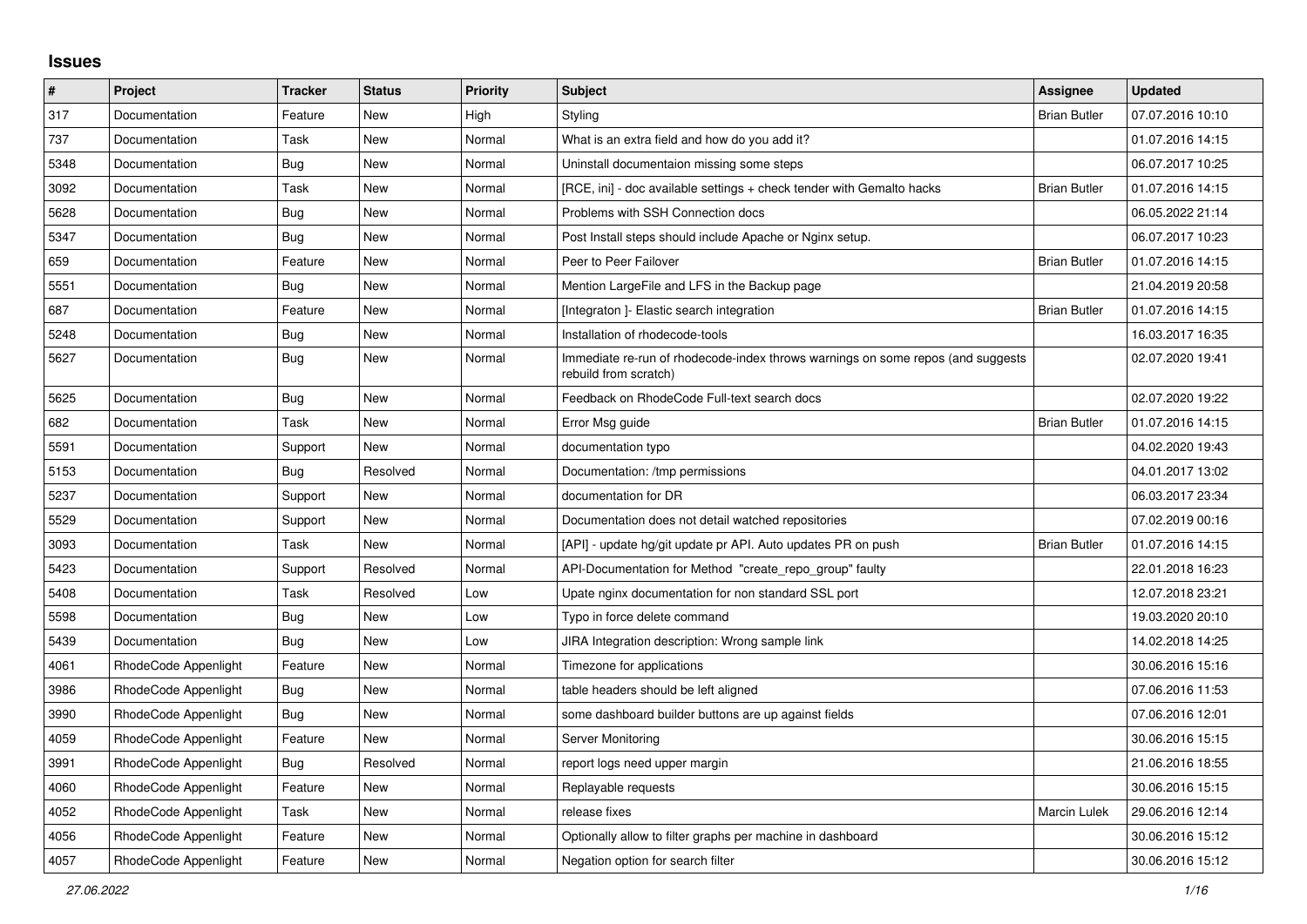| $\pmb{\#}$ | Project              | <b>Tracker</b> | <b>Status</b> | <b>Priority</b> | Subject                                                                                                    | <b>Assignee</b>    | <b>Updated</b>   |
|------------|----------------------|----------------|---------------|-----------------|------------------------------------------------------------------------------------------------------------|--------------------|------------------|
| 3989       | RhodeCode Appenlight | Bug            | Resolved      | Normal          | even up report spacing                                                                                     |                    | 21.06.2016 18:55 |
| 3994       | RhodeCode Appenlight | Bug            | <b>New</b>    | Normal          | during setup, user is given option to make admin account even if one does not exist                        |                    | 08.06.2016 12:44 |
| 4064       | RhodeCode Appenlight | Feature        | New           | Normal          | Create a multiple action feature for Reports and Logs lists                                                |                    | 30.06.2016 15:18 |
| 4062       | RhodeCode Appenlight | Feature        | New           | Normal          | A way to see browser breakdown for an error                                                                |                    | 30.06.2016 15:16 |
| 4071       | RhodeCode Appenlight | Feature        | <b>New</b>    | Normal          | Allow for easy out-out of assigned permissions                                                             |                    | 05.07.2016 10:14 |
| 3987       | RhodeCode Appenlight | Bug            | New           | Normal          | adjust footer so it's consistent with the website footer                                                   |                    | 15.06.2016 10:20 |
| 4063       | RhodeCode Appenlight | Feature        | New           | Normal          | add option to specify custom value in dashboard select                                                     |                    | 30.06.2016 15:17 |
| 4220       | RhodeCode Appenlight | Feature        | New           | Low             | Search params allow sorting of result.                                                                     |                    | 06.09.2016 16:33 |
| 5342       | RhodeCode Appenlight | Bug            | New           | Low             | Broken link [Applications Modify application]                                                              |                    | 21.06.2017 21:21 |
| 4017       | RhodeCode Appenlight | Feature        | New           | Low             | application logos need help                                                                                |                    | 14.06.2016 11:52 |
| 5434       | RhodeCode CE/EE      | Bug            | Resolved      | Immediate       | Locale problem                                                                                             |                    | 01.10.2021 09:51 |
| 5491       | RhodeCode CE/EE      | Support        | New           | Urgent          | Upgrade RhodeCode Community + VCSSERVER from 4.10.4 to 4.12.4, pull request<br>stop working with reviewers |                    | 30.08.2018 09:47 |
| 5517       | RhodeCode CE/EE      | Bug            | Resolved      | Urgent          | Problem with upgrading to Community-4.15                                                                   |                    | 11.12.2018 06:32 |
| 5621       | RhodeCode CE/EE      | <b>Bug</b>     | Resolved      | Urgent          | $LDAP + User Groups authentication playing not working after upgrade to 4.19.x$                            |                    | 15.06.2020 17:56 |
| 4273       | RhodeCode CE/EE      | <b>Bug</b>     | Resolved      | Urgent          | GIT executable not seen by vcsserver                                                                       | Martin<br>Bornhold | 13.10.2016 15:45 |
| 4166       | RhodeCode CE/EE      | Bug            | Resolved      | Urgent          | [ce] Rhodecode crashing after MySQL error                                                                  |                    | 23.08.2016 23:35 |
| 4173       | RhodeCode CE/EE      | <b>Bug</b>     | Resolved      | Urgent          | [ce, ee] mysql recycle pool timeout not working                                                            | Daniel D           | 16.08.2016 22:02 |
| 5414       | RhodeCode CE/EE      | <b>Bug</b>     | New           | High            | When Opening New Pull Request, Target Revision Default Is Undesireable                                     |                    | 11.04.2018 23:20 |
| 5519       | RhodeCode CE/EE      | Bug            | <b>New</b>    | High            | User unable to fork the repo despite setting Repository Forking to Disabled                                |                    | 11.12.2018 22:21 |
| 5523       | RhodeCode CE/EE      | Bug            | Resolved      | High            | user from AD is asked to change his password when logs in.                                                 | Thierry<br>Wynsdau | 28.05.2020 20:28 |
| 5622       | RhodeCode CE/EE      | Bug            | Resolved      | High            | Upgrade from 4.18.3 to 4.19.3 broke all PRs                                                                |                    | 28.07.2020 16:44 |
| 5436       | RhodeCode CE/EE      | Bug            | Resolved      | High            | Unable To Open Pull Request in 4.11.2                                                                      |                    | 14.02.2018 11:14 |
| 5608       | RhodeCode CE/EE      | <b>Bug</b>     | Resolved      | High            | svn+ssh user set incorrectly                                                                               | Daniel D           | 31.03.2020 18:21 |
| 5606       | RhodeCode CE/EE      | Bug            | Resolved      | High            | SVN + ssh subdirectory failure                                                                             | Daniel D           | 09.04.2020 03:29 |
| 4235       | RhodeCode CE/EE      | Task           | Resolved      | High            | Support GIT LFS server                                                                                     |                    | 23.03.2017 17:24 |
| 4233       | RhodeCode CE/EE      | Bug            | Resolved      | High            | slack, git push problem                                                                                    | Daniel D           | 26.09.2016 11:56 |
| 5391       | RhodeCode CE/EE      | Task           | Resolved      | High            | Secure Email change                                                                                        |                    | 17.04.2018 21:50 |
| 4304       | RhodeCode CE/EE      | <b>Bug</b>     | Resolved      | High            | Search: Internal Server Error                                                                              |                    | 26.11.2016 16:26 |
| 5604       | RhodeCode CE/EE      | <b>Bug</b>     | Resolved      | High            | Search error on second result page                                                                         | Daniel D           | 30.03.2020 16:01 |
| 5645       | RhodeCode CE/EE      | Bug            | New           | High            | Rhodecode returns 400 Bad request on huge mercurial repos                                                  |                    | 18.12.2020 06:29 |
| 5433       | RhodeCode CE/EE      | Bug            | Resolved      | High            | RhodeCode Community 4.11 doesn't handle HG largefiles extension                                            |                    | 01.02.2018 20:08 |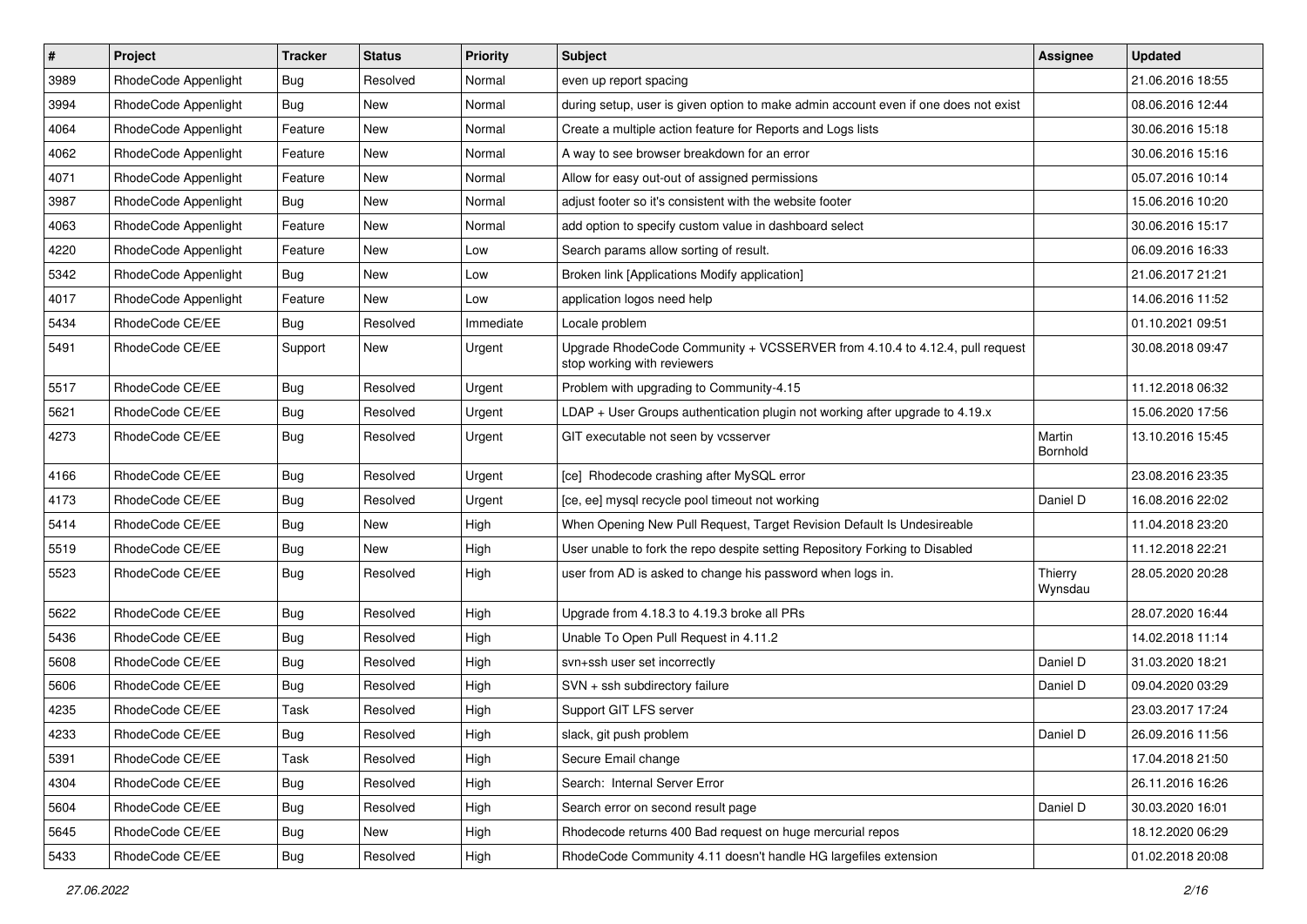| $\pmb{\#}$ | <b>Project</b>  | <b>Tracker</b> | <b>Status</b> | <b>Priority</b> | Subject                                                                                                            | Assignee                     | <b>Updated</b>   |
|------------|-----------------|----------------|---------------|-----------------|--------------------------------------------------------------------------------------------------------------------|------------------------------|------------------|
| 5636       | RhodeCode CE/EE | Bug            | Resolved      | High            | Remap and Rescan 500 Internal Server Error                                                                         |                              | 30.04.2021 08:53 |
| 5552       | RhodeCode CE/EE | Feature        | <b>New</b>    | High            | PR dependency across repos                                                                                         |                              | 22.06.2019 01:15 |
| 3372       | RhodeCode CE/EE | Bug            | In Progress   | High            | [Idap, groups] Customer gets an empty list of groups                                                               | Mikhail<br>Chernykh          | 08.06.2016 11:32 |
| 5399       | RhodeCode CE/EE | Bug            | In Progress   | High            | Issues with Git LFS integration                                                                                    |                              | 07.07.2019 22:21 |
| 4199       | RhodeCode CE/EE | Bug            | Resolved      | High            | investigate: ongoing SSL problems when switching to 4.X from 3.X                                                   | Johannes<br>Bornhold         | 15.09.2016 13:14 |
| 5680       | RhodeCode CE/EE | Bug            | <b>New</b>    | High            | Inconsistent timezone display                                                                                      |                              | 20.04.2022 14:15 |
| 5576       | RhodeCode CE/EE | Bug            | Resolved      | High            | Hosting many repositories                                                                                          | Craig Fairhurst              | 12.02.2020 12:55 |
| 5489       | RhodeCode CE/EE | Bug            | Resolved      | High            | grant_user_permission_to_repo_group API call fails to set permissions on child<br>repos                            |                              | 11.07.2018 09:57 |
| 4223       | RhodeCode CE/EE | Bug            | Resolved      | High            | [git, tags] annotated tags not appearing in UI                                                                     | Daniel D                     | 12.09.2016 06:12 |
| 4243       | RhodeCode CE/EE | Support        | Resolved      | High            | Gist visibility update?                                                                                            | Martin<br>Bornhold           | 27.09.2016 06:40 |
| 5513       | RhodeCode CE/EE | Bug            | Resolved      | High            | Gist: GitHub flavoured markdown gist creation fails                                                                |                              | 07.07.2019 22:21 |
| 4184       | RhodeCode CE/EE | <b>Bug</b>     | Resolved      | High            | fix content INT overflow bug                                                                                       | Marcin<br>Kuzminski<br>[CTO] | 23.08.2016 10:31 |
| 4206       | RhodeCode CE/EE | <b>Bug</b>     | Resolved      | High            | Error creating SVN groups                                                                                          |                              | 15.09.2016 13:24 |
| 5567       | RhodeCode CE/EE | Bug            | Resolved      | High            | Error after PR was updated                                                                                         |                              | 20.01.2020 10:04 |
| 5528       | RhodeCode CE/EE | Bug            | Resolved      | High            | Empty Unicode file causes the PR to return HTTP 500                                                                |                              | 28.02.2019 13:52 |
| 4213       | RhodeCode CE/EE | Feature        | <b>New</b>    | High            | Embed PostgreSQL database                                                                                          | Marcin<br>Kuzminski<br>[CTO] | 03.09.2016 23:45 |
| 4116       | RhodeCode CE/EE | Bug            | New           | High            | [ee] Starting EE or running paster commands like setup-rhodecode does not work<br>without setting LC_ALL properly. |                              | 18.08.2016 21:03 |
| 4268       | RhodeCode CE/EE | Bug            | Resolved      | High            | [ee] default reviewers from changed lines is returning wrong values                                                | Daniel D                     | 06.10.2016 14:35 |
| 4251       | RhodeCode CE/EE | Task           | Feedback      | High            | [customer] Pull request with subrepos                                                                              | Martin<br>Bornhold           | 10.11.2016 17:52 |
| 5560       | RhodeCode CE/EE | Bug            | Resolved      | High            | Check all permission API function to flush caches for auth_perms                                                   |                              | 08.06.2021 23:56 |
| 5524       | RhodeCode CE/EE | Bug            | <b>New</b>    | High            | Cannot log into RhodeCode anymore                                                                                  |                              | 15.01.2019 17:08 |
| 5516       | RhodeCode CE/EE | Support        | Resolved      | High            | Cannot log into RhodeCode                                                                                          | Thierry<br>Wynsdau           | 28.05.2020 20:28 |
| 5510       | RhodeCode CE/EE | Bug            | New           | High            | AssertionError: unexpected parameters: user_agent & hook_type                                                      |                              | 31.07.2021 11:14 |
| 4677       | RhodeCode CE/EE | Support        | Resolved      | High            | API get_repo_refs not working?                                                                                     |                              | 19.12.2016 11:46 |
| 3364       | RhodeCode CE/EE | Support        | New           | High            | Allow Specifying the Commit Message for Pull Request Merges                                                        |                              | 17.04.2018 21:51 |
| 5289       | RhodeCode CE/EE | Feature        | New           | High            | Ability to Upload/Replace a file using the UI                                                                      |                              | 22.09.2017 10:29 |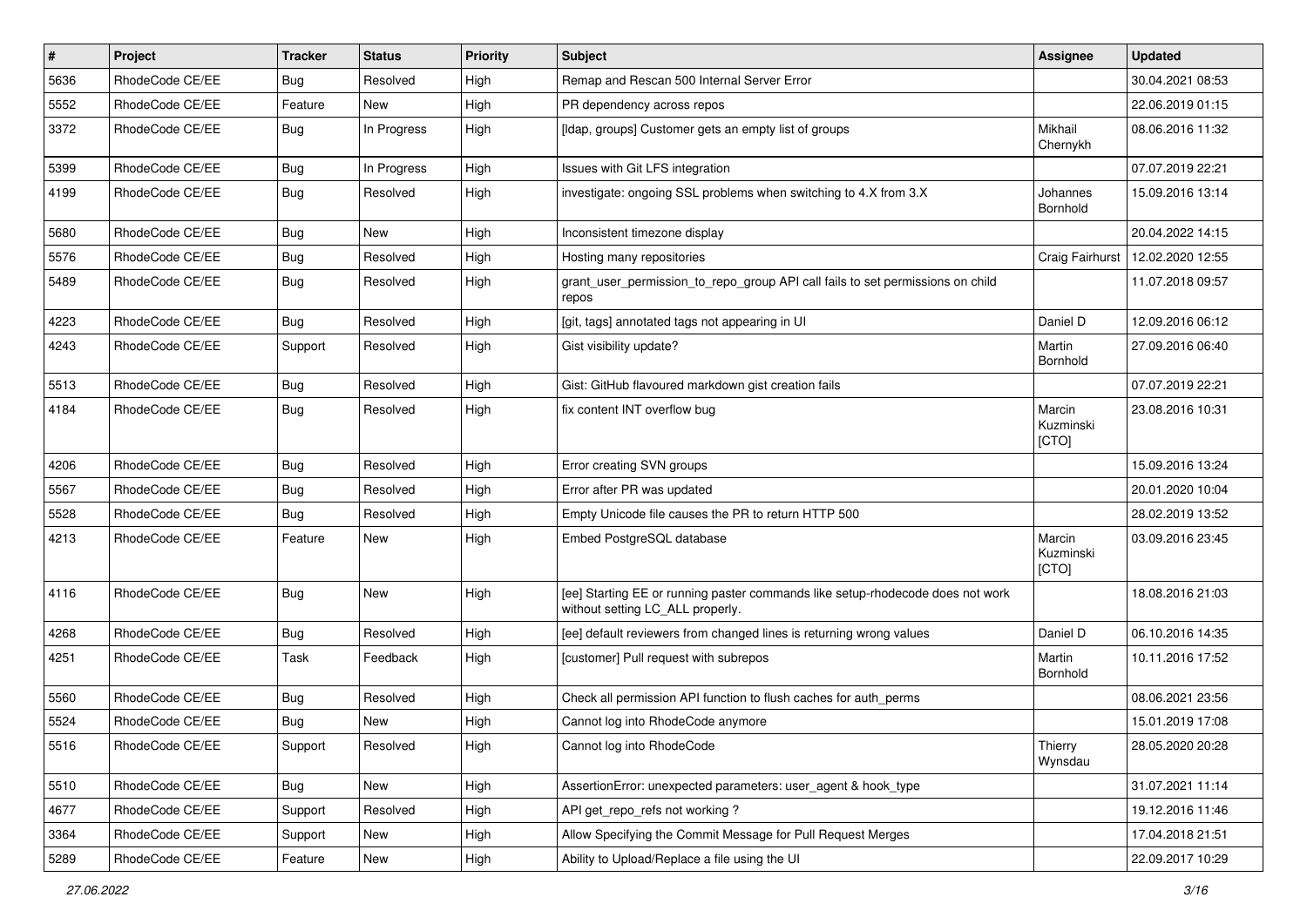| $\sharp$ | Project         | <b>Tracker</b> | <b>Status</b> | <b>Priority</b> | <b>Subject</b>                                                                                                                    | <b>Assignee</b>              | <b>Updated</b>   |
|----------|-----------------|----------------|---------------|-----------------|-----------------------------------------------------------------------------------------------------------------------------------|------------------------------|------------------|
| 5639     | RhodeCode CE/EE | Support        | New           | High            | 500 Internal Server Error   The server has either erred  after importing Database<br>from backup                                  |                              | 22.11.2020 09:15 |
| 5502     | RhodeCode CE/EE | Bug            | Resolved      | High            | 500 error when using multiple custom branch permissions                                                                           |                              | 07.12.2018 09:49 |
| 5518     | RhodeCode CE/EE | <b>Bug</b>     | Resolved      | Normal          | Zero-sized files in /rhodecode/config/rcextensions/examples                                                                       |                              | 21.01.2020 02:18 |
| 5588     | RhodeCode CE/EE | Bug            | New           | Normal          | wrong rendering of issue tracker pattern                                                                                          |                              | 29.01.2020 11:24 |
| 5573     | RhodeCode CE/EE | Bug            | Resolved      | Normal          | Wrong notification Base Url for Email-Integrations                                                                                |                              | 16.01.2020 08:53 |
| 3977     | RhodeCode CE/EE | Feature        | New           | Normal          | Wiki                                                                                                                              |                              | 05.06.2016 21:11 |
| 5626     | RhodeCode CE/EE | Bug            | New           | Normal          | Whoosh full-text indexing is fully indexing all repos, not recognizing forks                                                      |                              | 02.07.2020 19:24 |
| 5506     | RhodeCode CE/EE | Bug            | New           | Normal          | Web UI fonts are not looking good and is difficult to read for people with low vision                                             |                              | 26.10.2018 09:38 |
| 5210     | RhodeCode CE/EE | <b>Bug</b>     | Resolved      | Normal          | webook problems                                                                                                                   |                              | 13.02.2017 19:43 |
| 5471     | RhodeCode CE/EE | <b>Bug</b>     | New           | Normal          | Webhook integration failing: need more than 3 values to unpack                                                                    |                              | 01.06.2018 02:26 |
| 5412     | RhodeCode CE/EE | Bug            | Resolved      | Normal          | Webhook for "pullrequest commented" event returns incomplete data                                                                 |                              | 27.02.2018 18:00 |
| 4247     | RhodeCode CE/EE | <b>Bug</b>     | Resolved      | Normal          | [vcs] Using current time as timestamp during archive creating leads to changing<br>hashes                                         | Martin<br>Bornhold           | 28.09.2016 12:07 |
| 5492     | RhodeCode CE/EE | Bug            | <b>New</b>    | Normal          | VCSServer + SVN 1.10                                                                                                              |                              | 26.07.2018 15:01 |
| 4227     | RhodeCode CE/EE | Support        | Resolved      | Normal          | VBScript files detected as text/plain - no syntax highlighting                                                                    |                              | 14.09.2016 22:38 |
| 5266     | RhodeCode CE/EE | Bug            | Resolved      | Normal          | Validate if changes in target branches get's propagated on Pull request updates                                                   |                              | 05.04.2017 18:10 |
| 4216     | RhodeCode CE/EE | Task           | <b>New</b>    | Normal          | [ux, renderers] implement consistent rendering for text fields                                                                    |                              | 06.09.2016 11:46 |
| 4051     | RhodeCode CE/EE | Task           | New           | Normal          | [ux, renderering] Consistent formatting on text fields.                                                                           |                              | 22.09.2017 10:27 |
| 4065     | RhodeCode CE/EE | Bug            | Resolved      | Normal          | [ux, login] 404 on login after comment attempt                                                                                    | Marcin<br>Kuzminski<br>[CTO] | 04.07.2016 00:40 |
| 4144     | RhodeCode CE/EE | Feature        | New           | Normal          | [ux] improve enable/disable of notifications                                                                                      |                              | 02.08.2016 17:19 |
| 3460     | RhodeCode CE/EE | Feature        | <b>New</b>    | Normal          | [ux, frontend] hide "show more" button when there is nothing more to show                                                         |                              | 11.04.2016 13:37 |
| 3455     | RhodeCode CE/EE | Feature        | New           | Normal          | [ux] commit message search should render entire commit message                                                                    |                              | 07.04.2016 17:50 |
| 3441     | RhodeCode CE/EE | Bug            | <b>New</b>    | Normal          | [ux] clicking on line in file view scrolls to that line                                                                           |                              | 05.04.2016 13:35 |
| 3939     | RhodeCode CE/EE | Bug            | New           | Normal          | [ux] changelog filter blank after going back in browser                                                                           |                              | 18.05.2016 14:50 |
| 4003     | RhodeCode CE/EE | Task           | Resolved      | Normal          | User personal repository groups improvements                                                                                      |                              | 07.11.2016 16:12 |
| 5259     | RhodeCode CE/EE | Bug            | Resolved      | Normal          | user-journal storage changes                                                                                                      |                              | 12.04.2017 00:04 |
| 5400     | RhodeCode CE/EE | Task           | New           | Normal          | User group - subgroup support                                                                                                     |                              | 06.11.2017 22:00 |
| 5544     | RhodeCode CE/EE | Support        | Resolved      | Normal          | Use of authentication token with LDAP account results in account lockout when max<br>bad password attempts are configured in LDAP |                              | 27.02.2019 10:09 |
| 5269     | RhodeCode CE/EE | Support        | <b>New</b>    | Normal          | Upgrade from RC EE 3.7.1 to RC EE 4.x                                                                                             |                              | 29.06.2017 19:36 |
| 5584     | RhodeCode CE/EE | Feature        | New           | Normal          | "update pull request link" message on vcs client                                                                                  |                              | 23.01.2020 10:32 |
| 2844     | RhodeCode CE/EE | Task           | New           | Normal          | Update Bcrypt to a maintained version                                                                                             |                              | 17.02.2018 20:37 |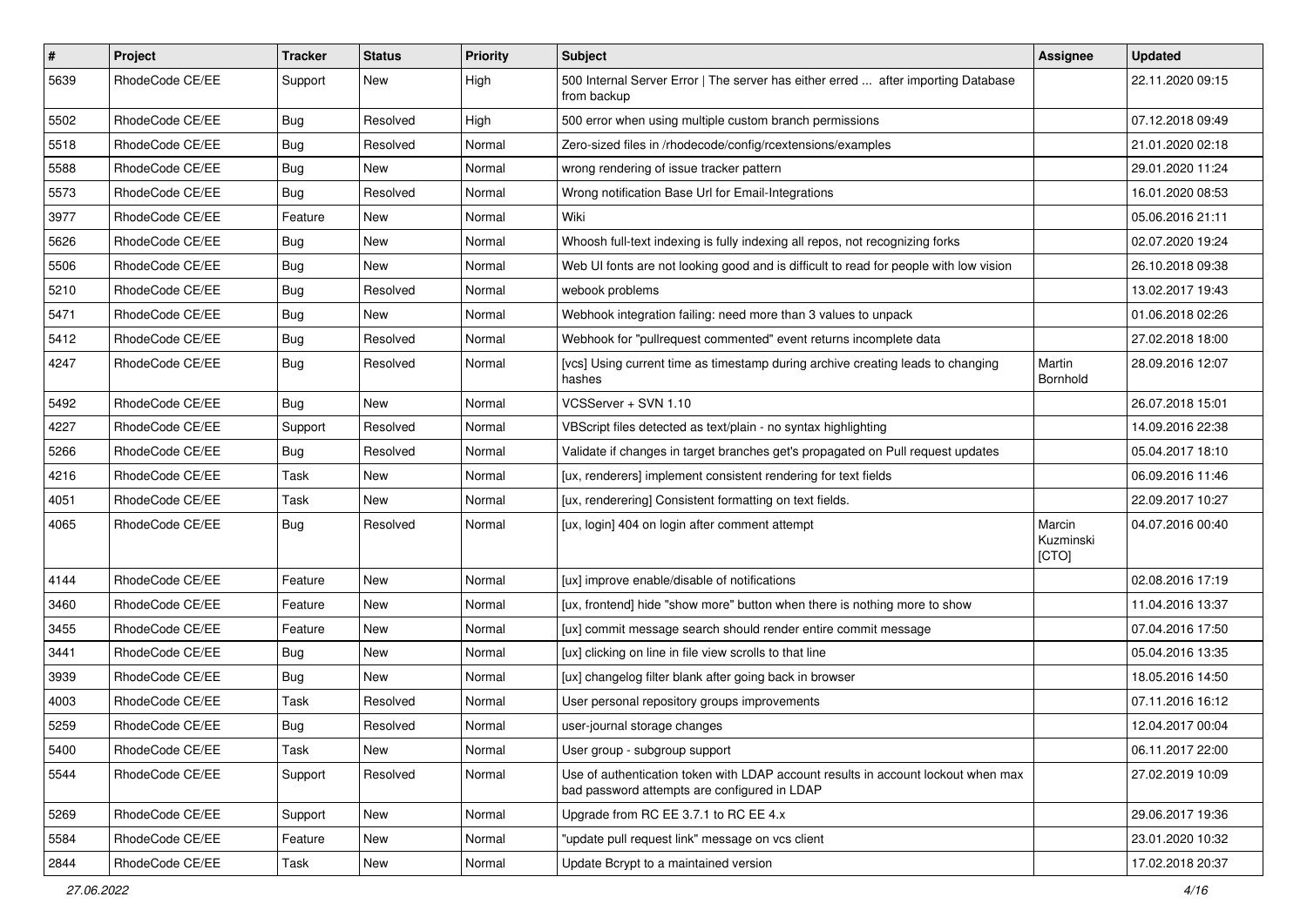| $\vert$ # | Project         | <b>Tracker</b> | <b>Status</b> | Priority | <b>Subject</b>                                                                          | <b>Assignee</b>              | <b>Updated</b>   |
|-----------|-----------------|----------------|---------------|----------|-----------------------------------------------------------------------------------------|------------------------------|------------------|
| 5475      | RhodeCode CE/EE | Bug            | New           | Normal   | Unable to locate user in OpenLDAP directory via Idaps                                   |                              | 08.06.2018 20:06 |
| 5672      | RhodeCode CE/EE | Bug            | <b>New</b>    | Normal   | Unable to browse git repository folders with # in names                                 |                              | 16.12.2021 18:13 |
| 5316      | RhodeCode CE/EE | Feature        | In Progress   | Normal   | UI should provide checkout URL for a SVN path                                           |                              | 06.11.2017 21:59 |
| 5547      | RhodeCode CE/EE | Bug            | New           | Normal   | UI not consistent between Firefox and Chrome                                            |                              | 01.03.2019 23:35 |
| 4255      | RhodeCode CE/EE | Bug            | <b>New</b>    | Normal   | [translation, i18n] translation not being applied to integrations pages                 |                              | 30.09.2016 15:56 |
| 5559      | RhodeCode CE/EE | Bug            | New           | Normal   | Timezone handling issue on repos list                                                   |                              | 07.07.2019 22:19 |
| 5624      | RhodeCode CE/EE | Bug            | <b>New</b>    | Normal   | Timeout when trying to test SMTP email configuration                                    |                              | 01.07.2020 20:01 |
| 3555      | RhodeCode CE/EE | Bug            | Resolved      | Normal   | Then disabled repo location change the panel should explicitly state that it's disabled |                              | 25.04.2016 10:34 |
| 4090      | RhodeCode CE/EE | Bug            | Resolved      | Normal   | test ticket                                                                             |                              | 09.03.2021 20:39 |
| 4188      | RhodeCode CE/EE | <b>Bug</b>     | <b>New</b>    | Normal   | [tests, svn] changeset tests produce different results for svn                          |                              | 22.08.2016 09:54 |
| 4189      | RhodeCode CE/EE | Bug            | New           | Normal   | [tests, git] count of commit ids is different for git than hg when comparing remote     |                              | 22.08.2016 12:34 |
| 4190      | RhodeCode CE/EE | Bug            | <b>New</b>    | Normal   | [tests] fix or remove rst xss inline test                                               |                              | 22.08.2016 12:15 |
| 5649      | RhodeCode CE/EE | Bug            | New           | Normal   | test-file-upload                                                                        |                              | 17.12.2020 23:08 |
| 4299      | RhodeCode CE/EE | Task           | New           | Normal   | TEMPLATE repo groups                                                                    |                              | 22.09.2017 10:26 |
| 5277      | RhodeCode CE/EE | Bug            | Resolved      | Normal   | table id=user_list_table - Ajax error                                                   |                              | 13.04.2017 01:04 |
| 4276      | RhodeCode CE/EE | Bug            | Resolved      | Normal   | System info page uses mercurial/git versions from RhodeCode instead of VCSServer        | Marcin<br>Kuzminski<br>[CTO] | 14.11.2016 21:19 |
| 3357      | RhodeCode CE/EE | <b>Bug</b>     | Resolved      | Normal   | switch to sometimes fails to load files metadata                                        |                              | 30.03.2016 10:56 |
| 5394      | RhodeCode CE/EE | Support        | <b>New</b>    | Normal   | SVN to Git / Mercurial Migration                                                        |                              | 03.10.2017 09:29 |
| 3022      | RhodeCode CE/EE | <b>Bug</b>     | New           | Normal   | SVN support with repositories groups                                                    |                              | 26.07.2016 18:25 |
| 5541      | RhodeCode CE/EE | Support        | New           | Normal   | <b>SVN Settings: Repository Patterns</b>                                                |                              | 16.12.2019 15:35 |
| 4089      | RhodeCode CE/EE | Bug            | Resolved      | Normal   | svn repository does not exist                                                           |                              | 12.06.2018 12:29 |
| 5395      | RhodeCode CE/EE | Support        | Resolved      | Normal   | Svn protocols and performance                                                           |                              | 04.04.2019 18:08 |
| 5599      | RhodeCode CE/EE | Bug            | Resolved      | Normal   | SVN navigation to trunk fails                                                           | Daniel D                     | 04.04.2020 11:21 |
| 3922      | RhodeCode CE/EE | Bug            | <b>New</b>    | Normal   | svn backend returns different diff to git/hg backends                                   |                              | 11.05.2016 14:29 |
| 5382      | RhodeCode CE/EE | Feature        | New           | Normal   | Support for repository aliases                                                          | Marcin<br>Kuzminski<br>[CTO] | 04.09.2017 15:17 |
| 4207      | RhodeCode CE/EE | Feature        | Resolved      | Normal   | Support for obsolescence markers in changelog UI                                        |                              | 19.05.2017 16:14 |
| 4312      | RhodeCode CE/EE | Task           | New           | Normal   | Storage location changes                                                                |                              | 11.07.2017 13:31 |
| 5569      | RhodeCode CE/EE | Bug            | Resolved      | Normal   | SshWrapper error                                                                        |                              | 21.01.2020 02:02 |
| 5343      | RhodeCode CE/EE | Task           | Resolved      | Normal   | SSH key management and SSH support                                                      |                              | 18.08.2017 23:50 |
| 5593      | RhodeCode CE/EE | Support        | New           | Normal   | SSH connections                                                                         |                              | 17.02.2020 16:18 |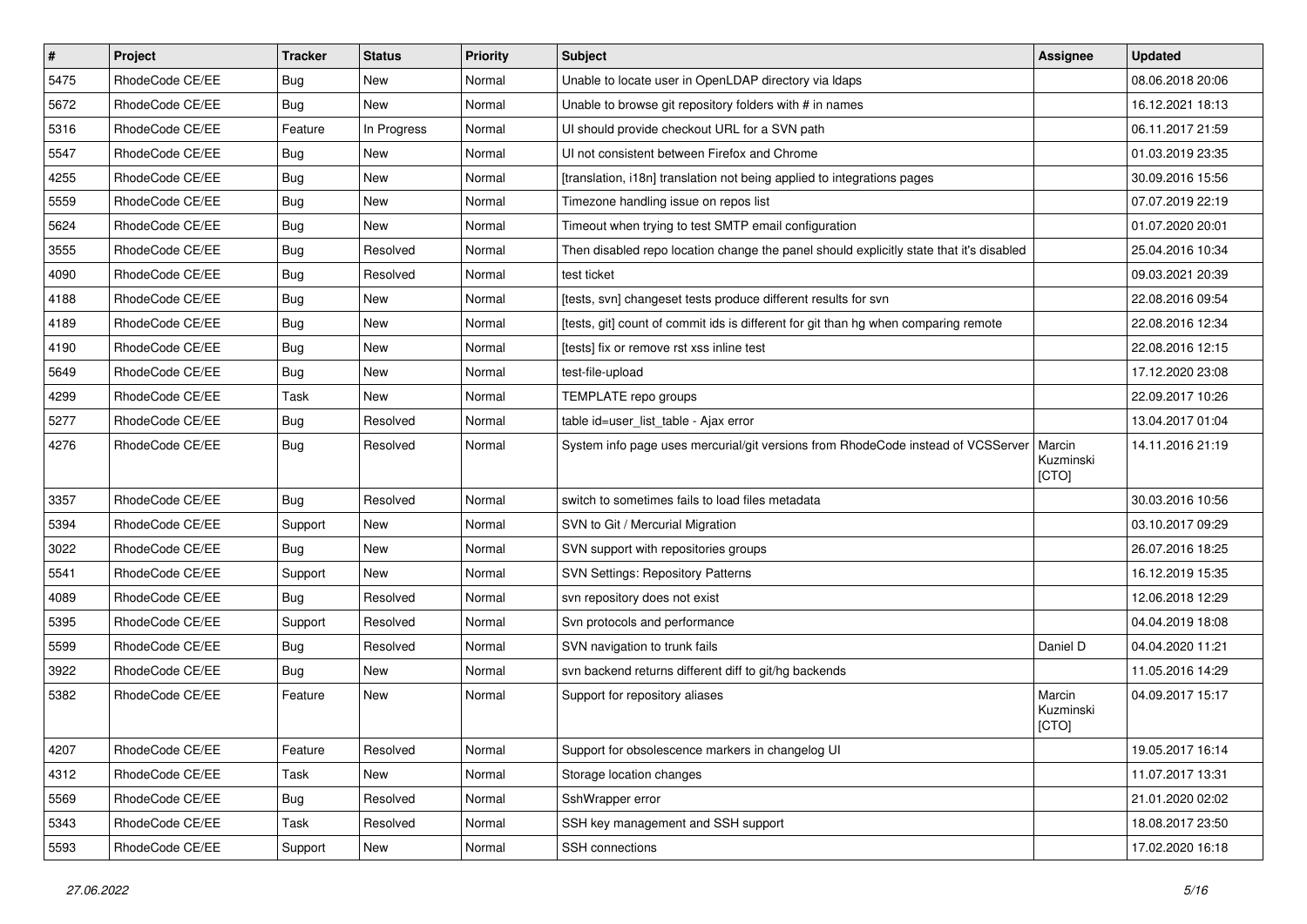| $\vert$ # | Project         | <b>Tracker</b> | <b>Status</b> | <b>Priority</b> | <b>Subject</b>                                                                                              | <b>Assignee</b>              | <b>Updated</b>   |
|-----------|-----------------|----------------|---------------|-----------------|-------------------------------------------------------------------------------------------------------------|------------------------------|------------------|
| 4676      | RhodeCode CE/EE | Bug            | Resolved      | Normal          | Some admin passwords can make installation fail                                                             |                              | 16.12.2016 16:16 |
| 5520      | RhodeCode CE/EE | Feature        | Resolved      | Normal          | Show the head commits shas when the merge is prevented due to multiple heads                                |                              | 28.02.2019 13:52 |
| 5614      | RhodeCode CE/EE | Feature        | Resolved      | Normal          | Show context function name in hg diffs                                                                      |                              | 23.04.2020 13:43 |
| 5512      | RhodeCode CE/EE | <b>Bug</b>     | <b>New</b>    | Normal          | Show commit phase in summary view                                                                           |                              | 09.11.2018 21:37 |
| 5484      | RhodeCode CE/EE | Support        | New           | Normal          | Setting up ssh, remote hg not found                                                                         |                              | 06.07.2018 23:41 |
| 4226      | RhodeCode CE/EE | Feature        | <b>New</b>    | Normal          | [settings, system info] add VCS and Channelstream status to System Info                                     |                              | 14.09.2016 16:45 |
| 5619      | RhodeCode CE/EE | Bug            | Resolved      | Normal          | Setting Landing Commit to SVN Trunk results in Files tab hitting a 404                                      |                              | 04.06.2020 23:51 |
| 3967      | RhodeCode CE/EE | Support        | In Progress   | Normal          | Server 500 error                                                                                            |                              | 11.08.2016 13:39 |
| 5202      | RhodeCode CE/EE | Task           | Resolved      | Normal          | run git gc and git repack on GIT repos when we have a scheduler via celery in<br>pyramid                    |                              | 04.12.2017 20:49 |
| 3504      | RhodeCode CE/EE | Task           | In Progress   | Normal          | [routing] Move static assets under a common prefix                                                          |                              | 19.07.2016 12:27 |
| 4303      | RhodeCode CE/EE | Support        | <b>New</b>    | Normal          | rhodecode instance                                                                                          |                              | 08.11.2016 16:32 |
| 4178      | RhodeCode CE/EE | Bug            | Resolved      | Normal          | RhodeCode EE OVA VM wont run on a ESX 6.0 host                                                              | Marcin<br>Kuzminski<br>[CTO] | 15.09.2016 13:25 |
| 5540      | RhodeCode CE/EE | Bug            | New           | Normal          | Rhode Code 4.15.2 VCS Caching(?) behaviour                                                                  |                              | 25.02.2019 17:01 |
| 5278      | RhodeCode CE/EE | Feature        | New           | Normal          | Require support for git repositories of the form git://                                                     |                              | 13.04.2017 15:20 |
| 5670      | RhodeCode CE/EE | <b>Bug</b>     | <b>New</b>    | Normal          | Repo-level administrators can usurp owner of repoistory                                                     |                              | 01.12.2021 16:18 |
| 5380      | RhodeCode CE/EE | <b>Bug</b>     | Resolved      | Normal          | repo commits pageintion error                                                                               |                              | 06.09.2017 19:16 |
| 5543      | RhodeCode CE/EE | Feature        | <b>New</b>    | Normal          | Repo API should have equivalent get_repo_audit_logs() to User API call<br>get_user_audit_logs()             |                              | 26.02.2019 12:22 |
| 3376      | RhodeCode CE/EE | Task           | New           | Normal          | Repo action plugins                                                                                         |                              | 24.03.2016 15:21 |
| 5198      | RhodeCode CE/EE | Task           | Resolved      | Normal          | remove pyro4 from enterprise                                                                                |                              | 07.02.2017 19:28 |
| 5509      | RhodeCode CE/EE | Bug            | <b>New</b>    | Normal          | Remove `!important attributes` from UI elements                                                             |                              | 07.12.2018 07:40 |
| 5635      | RhodeCode CE/EE | Feature        | Resolved      | Normal          | Remember column sorted by of the "Pull Requests You Participate In" table                                   |                              | 30.11.2020 22:30 |
| 5570      | RhodeCode CE/EE | Bug            | <b>New</b>    | Normal          | Remap repositories always fail in RhodeCode community                                                       |                              | 04.10.2019 14:50 |
| 4678      | RhodeCode CE/EE | Task           | Resolved      | Normal          | Release 4.5.2                                                                                               |                              | 19.12.2016 17:32 |
| 4670      | RhodeCode CE/EE | Task           | Resolved      | Normal          | Release 4.5.1                                                                                               | Marcin<br>Kuzminski<br>[CTO] | 06.12.2016 21:13 |
| 4108      | RhodeCode CE/EE | Task           | Resolved      | Normal          | Release 4.2.2                                                                                               |                              | 14.10.2016 13:08 |
| 5235      | RhodeCode CE/EE | Task           | Resolved      | Normal          | relative image support                                                                                      |                              | 10.03.2017 23:37 |
| 5664      | RhodeCode CE/EE | Bug            | New           | Normal          | Regression: When assigning permissions, cannot see own group in auto-complete<br>without special conditions |                              | 29.07.2021 10:49 |
| 5620      | RhodeCode CE/EE | Bug            | Resolved      | Normal          | Regression of mail rendering in Thunderbird                                                                 |                              | 15.06.2020 16:45 |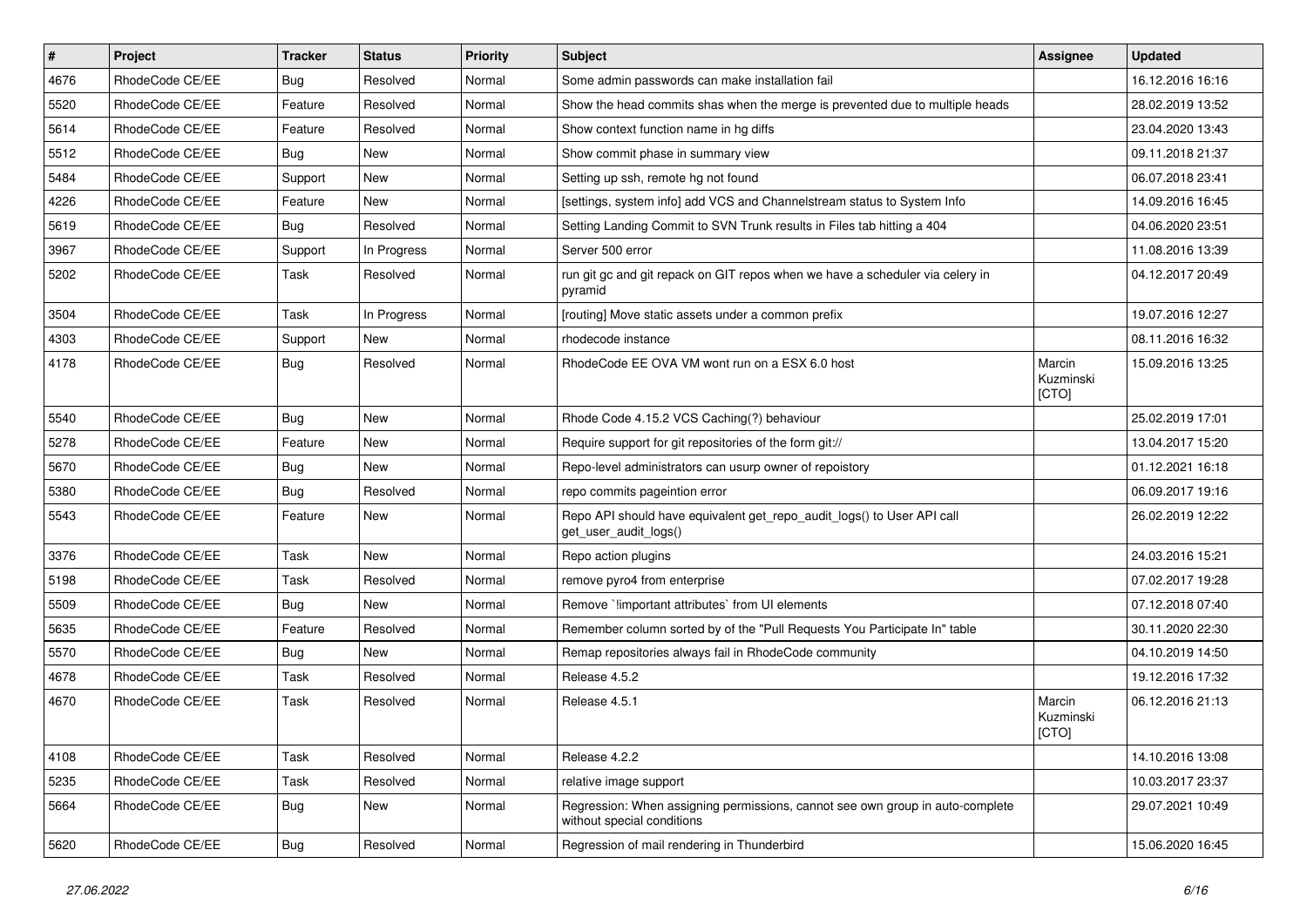| $\#$ | Project         | Tracker    | <b>Status</b> | <b>Priority</b> | <b>Subject</b>                                                                                                                       | <b>Assignee</b>              | <b>Updated</b>   |
|------|-----------------|------------|---------------|-----------------|--------------------------------------------------------------------------------------------------------------------------------------|------------------------------|------------------|
| 4297 | RhodeCode CE/EE | Task       | Resolved      | Normal          | redo the my-pull-requests page to use the datagrid                                                                                   | Marcin<br>Kuzminski<br>[CTO] | 01.11.2016 09:31 |
| 5571 | RhodeCode CE/EE | Bug        | Resolved      | Normal          | redmine does not work with firefox any more                                                                                          |                              | 25.10.2019 12:38 |
| 2539 | RhodeCode CE/EE | Feature    | Feedback      | Normal          | Recursive deletion of resources                                                                                                      |                              | 20.04.2016 08:52 |
| 4081 | RhodeCode CE/EE | Support    | Resolved      | Normal          | Receiving server 500 error when trying to clone repo from windows client using<br>eclipse                                            |                              | 12.07.2016 14:30 |
| 4279 | RhodeCode CE/EE | Bug        | Resolved      | Normal          | re-captcha validation is broken                                                                                                      | Martin<br>Bornhold           | 26.10.2016 22:27 |
| 4169 | RhodeCode CE/EE | Task       | Resolved      | Normal          | re-architecture celery support                                                                                                       |                              | 17.11.2017 19:21 |
| 5583 | RhodeCode CE/EE | Feature    | Resolved      | Normal          | rcextensions hook for pull request comment                                                                                           |                              | 23.04.2020 13:42 |
| 5494 | RhodeCode CE/EE | Bug        | New           | Normal          | rccontrol's python package management causes slow VCS SSH                                                                            |                              | 02.04.2019 11:56 |
| 5634 | RhodeCode CE/EE | Bug        | Resolved      | Normal          | Quick Search Toolbar bugs out if pull request contains unicode double quote<br>character "                                           |                              | 12.10.2020 23:13 |
| 5642 | RhodeCode CE/EE | Feature    | Resolved      | Normal          | pull request version column in commit list                                                                                           |                              | 30.04.2021 08:53 |
| 5652 | RhodeCode CE/EE | Bug        | Resolved      | Normal          | Pull Requests: when title and descriptions contains character [] {} and () index out of<br>bound when attempting to comment/approve. |                              | 30.04.2021 08:53 |
| 5651 | RhodeCode CE/EE | <b>Bug</b> | Resolved      | Normal          | Pull requests can get stuck if the diff is too large (it was created by mistake but we<br>can't open it to delete it)                |                              | 30.04.2021 08:53 |
| 5596 | RhodeCode CE/EE | <b>Bug</b> | Resolved      | Normal          | Pull Request duplicated after description edit                                                                                       |                              | 14.04.2020 13:28 |
| 5590 | RhodeCode CE/EE | <b>Bug</b> | <b>New</b>    | Normal          | Pull Request creation takes 2 minutes                                                                                                |                              | 28.05.2020 20:48 |
| 5272 | RhodeCode CE/EE | Feature    | Resolved      | Normal          | Pull Request checklist                                                                                                               |                              | 21.01.2020 02:09 |
| 5326 | RhodeCode CE/EE | Task       | Resolved      | Normal          | Public usergroup profile                                                                                                             | Bartłomiej<br>Wołyńczyk      | 22.02.2018 15:44 |
| 1055 | RhodeCode CE/EE | Feature    | Resolved      | Normal          | [pr, vcs] Expose the shadow repository of a pull request                                                                             | Martin<br>Bornhold           | 26.10.2016 10:33 |
| 5521 | RhodeCode CE/EE | Bug        | Resolved      | Normal          | Proxing SVN http requests does not work when using prefix for rhodecode.                                                             |                              | 28.02.2019 13:52 |
| 5271 | RhodeCode CE/EE | Feature    | New           | Normal          | Private comments                                                                                                                     |                              | 07.04.2017 12:01 |
| 5644 | RhodeCode CE/EE | <b>Bug</b> | New           | Normal          | PR inks to comments not working if files are collapsed                                                                               |                              | 02.12.2020 10:42 |
| 4234 | RhodeCode CE/EE | Task       | New           | Normal          | prepare and test RhodeCode VM image for AWS                                                                                          | <b>Marcin Lulek</b>          | 11.07.2017 13:32 |
| 5561 | RhodeCode CE/EE | <b>Bug</b> | Resolved      | Normal          | PR diff doesn't update when target changes                                                                                           |                              | 21.05.2020 11:53 |
| 5515 | RhodeCode CE/EE | Bug        | Resolved      | Normal          | PR default reviewer is incorrect                                                                                                     |                              | 28.02.2019 13:52 |
| 5677 | RhodeCode CE/EE | Support    | New           | Normal          | PR cross merge                                                                                                                       |                              | 28.01.2022 16:59 |
| 3250 | RhodeCode CE/EE | <b>Bug</b> | New           | Normal          | Posting a comment message is very slow !                                                                                             |                              | 17.03.2016 12:57 |
| 5337 | RhodeCode CE/EE | <b>Bug</b> | Resolved      | Normal          | Possible memory leak after few Git Pull Requests                                                                                     |                              | 08.08.2017 13:08 |
| 4202 | RhodeCode CE/EE | Task       | Resolved      | Normal          | Polish the 503.html page                                                                                                             | Daniel D                     | 30.08.2016 23:54 |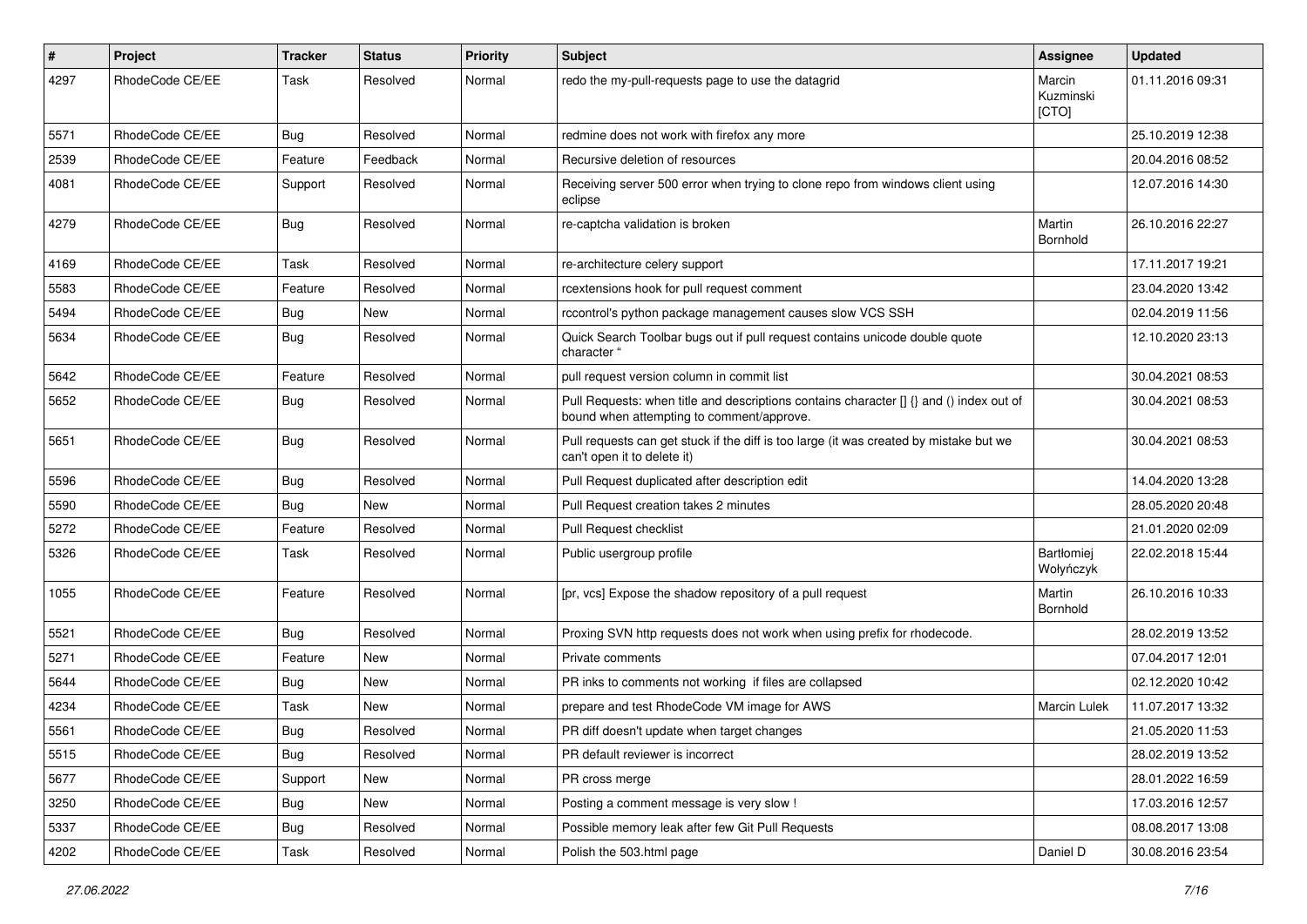| $\sharp$ | Project         | <b>Tracker</b> | <b>Status</b> | <b>Priority</b> | Subject                                                                                                            | Assignee                     | <b>Updated</b>   |
|----------|-----------------|----------------|---------------|-----------------|--------------------------------------------------------------------------------------------------------------------|------------------------------|------------------|
| 5150     | RhodeCode CE/EE | Task           | Resolved      | Normal          | Password reset promts in my account should be hidden in accounts that are not of<br>type rhodecode                 | Marcin<br>Kuzminski<br>[CTO] | 02.01.2017 16:34 |
| 4151     | RhodeCode CE/EE | Task           | Resolved      | Normal          | [packaging] Subversion to current 1.9.X                                                                            |                              | 09.09.2016 10:18 |
| 4153     | RhodeCode CE/EE | Task           | Resolved      | Normal          | Optimize readme fetching by changing the system of readme detection                                                | Johannes<br>Bornhold         | 09.09.2016 10:17 |
| 5203     | RhodeCode CE/EE | Task           | Resolved      | Normal          | optimise large repos speed                                                                                         |                              | 08.09.2017 16:10 |
| 3923     | RhodeCode CE/EE | Bug            | New           | Normal          | odd exception on running internal-code                                                                             |                              | 09.08.2016 10:54 |
| 3484     | RhodeCode CE/EE | Task           | New           | Normal          | oauth: reduce required permissions for 3rd party                                                                   |                              | 13.04.2016 12:33 |
| 3483     | RhodeCode CE/EE | Bug            | New           | Normal          | oauth: disable 3rd party registration if RhodeCode registration is disabled                                        | Marcin<br>Kuzminski<br>[CTO] | 13.04.2016 12:13 |
| 5505     | RhodeCode CE/EE | <b>Bug</b>     | Resolved      | Normal          | Notification emails from RhodeCode is garbled in Outlook 2016 web client                                           |                              | 07.12.2018 09:49 |
| 5164     | RhodeCode CE/EE | <b>Bug</b>     | Resolved      | Normal          | non-web calls are leaking session objects                                                                          |                              | 13.01.2017 01:30 |
| 2264     | RhodeCode CE/EE | <b>Bug</b>     | Resolved      | Normal          | New user password change doesn't actually require a password change.                                               |                              | 12.08.2016 16:01 |
| 5655     | RhodeCode CE/EE | Bug            | Resolved      | Normal          | New public gist's id is always auto generated                                                                      |                              | 01.07.2021 12:06 |
| 5511     | RhodeCode CE/EE | Feature        | New           | Normal          | New feature to synchronize the fork with the remote repo from the summary page                                     |                              | 13.11.2018 01:23 |
| 4194     | RhodeCode CE/EE | Task           | Resolved      | Normal          | move svn http backend out of labs into a real VCS settings                                                         | Lisa Quatmann                | 14.09.2016 23:16 |
| 3261     | RhodeCode CE/EE | Task           | New           | Normal          | mousetrap.js bump to latest 1.5.X version                                                                          |                              | 17.03.2016 12:52 |
| 5633     | RhodeCode CE/EE | Bug            | Resolved      | Normal          | Moderately large pull requests fail because inefficient use of reviewer_data_json<br>column in pull_requests table |                              | 12.10.2020 23:13 |
| 4244     | RhodeCode CE/EE | Support        | Resolved      | Normal          | mod day syn template error when using auth realm with spaces in it                                                 | Martin<br>Bornhold           | 28.09.2016 12:07 |
| 5632     | RhodeCode CE/EE | Bug            | New           | Normal          | Missing Parent Folder for Personal Repo lacks proper handling                                                      |                              | 03.08.2020 07:56 |
| 5221     | RhodeCode CE/EE | Task           | Resolved      | Normal          | Missing comment type in emails                                                                                     |                              | 19.02.2017 21:46 |
| 5615     | RhodeCode CE/EE | Feature        | Resolved      | Normal          | Misleading message in PR diff view "File was deleted in this version"                                              | Daniel D                     | 23.04.2020 17:40 |
| 5585     | RhodeCode CE/EE | Feature        | Resolved      | Normal          | Minimize downtime on rccontrol upgrade                                                                             |                              | 27.03.2020 09:45 |
| 4305     | RhodeCode CE/EE | Task           | Resolved      | Normal          | Meta-tagging could be excluded from limit                                                                          |                              | 09.11.2016 19:27 |
| 5396     | RhodeCode CE/EE | Feature        | Resolved      | Normal          | Merge state with shadow repo should be created during pull request                                                 |                              | 12.10.2017 21:57 |
| 5545     | RhodeCode CE/EE | <b>Bug</b>     | New           | Normal          | Merge commit to contain the username/reponame of the origin                                                        |                              | 28.02.2019 13:46 |
| 5669     | RhodeCode CE/EE | Bug            | Resolved      | Normal          | Mercurial commit messages doesn't show cyrillic symbols                                                            |                              | 01.10.2021 10:39 |
| 5368     | RhodeCode CE/EE | Feature        | Resolved      | Normal          | Mercurial: Close branch before merging it                                                                          | Mathieu Cantin               | 21.01.2020 02:11 |
| 5586     | RhodeCode CE/EE | Feature        | New           | Normal          | @mention should be a link                                                                                          |                              | 29.01.2020 11:46 |
| 5507     | RhodeCode CE/EE | <b>Bug</b>     | Resolved      | Normal          | Markdown rendering needs improvement                                                                               |                              | 15.08.2019 15:40 |
| 5555     | RhodeCode CE/EE | <b>Bug</b>     | Resolved      | Normal          | Making Repository Public does not update the Default User Permissions                                              |                              | 28.05.2020 20:26 |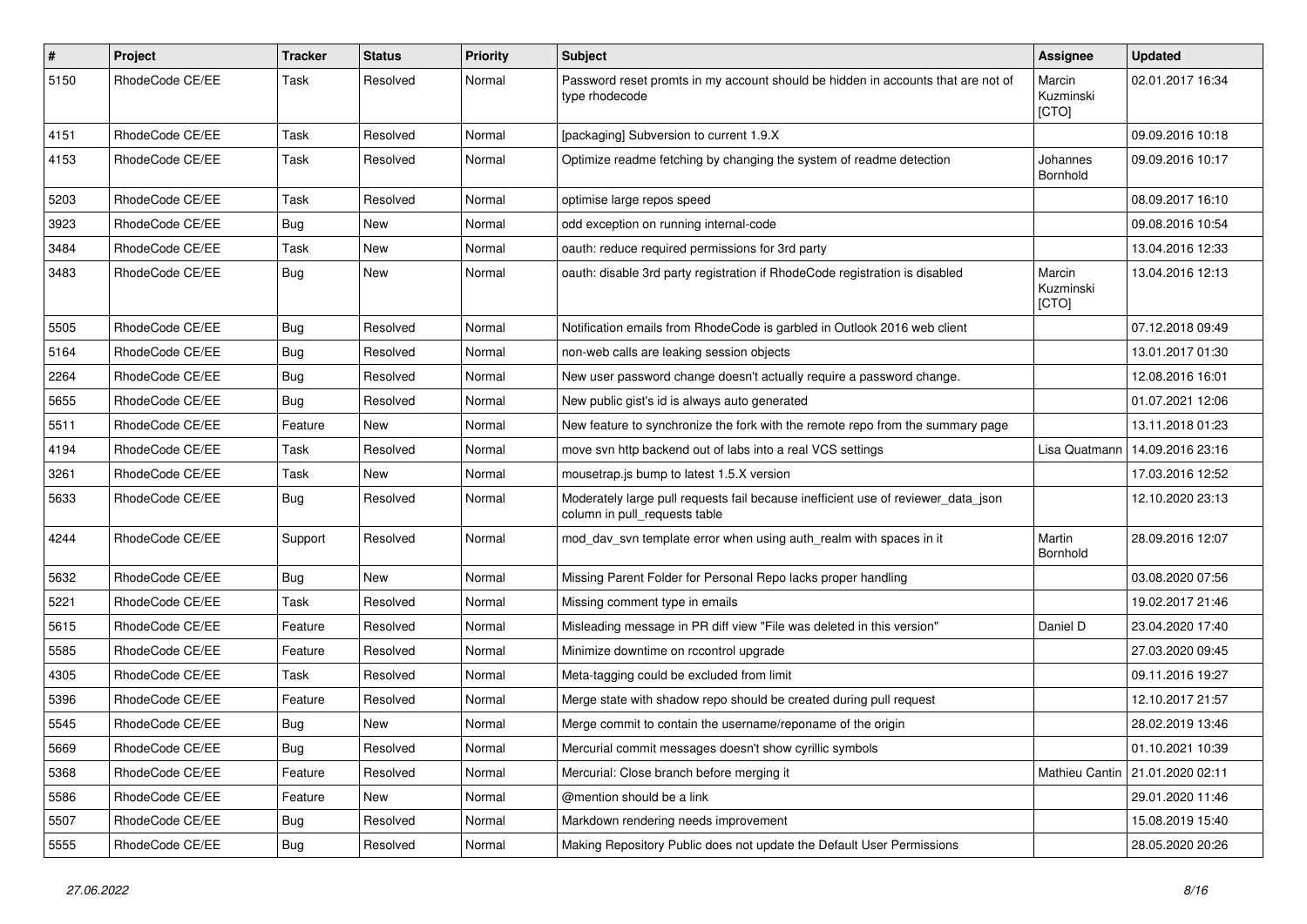| $\pmb{\#}$ | Project         | <b>Tracker</b> | <b>Status</b> | <b>Priority</b> | <b>Subject</b>                                                                      | Assignee                     | <b>Updated</b>   |
|------------|-----------------|----------------|---------------|-----------------|-------------------------------------------------------------------------------------|------------------------------|------------------|
| 2817       | RhodeCode CE/EE | Feature        | Resolved      | Normal          | Make largefiles downloadable from the interface                                     |                              | 27.03.2017 14:04 |
| 4000       | RhodeCode CE/EE | Feature        | <b>New</b>    | Normal          | Make compare more functional                                                        | Marcin<br>Kuzminski<br>[CTO] | 18.11.2017 19:11 |
| 5297       | RhodeCode CE/EE | Bug            | Resolved      | Normal          | Locale fails on a SuSE system                                                       |                              | 31.10.2018 08:36 |
| 5495       | RhodeCode CE/EE | Support        | New           | Normal          | Idap to crowd users_groups sync source                                              |                              | 10.09.2018 22:09 |
| 3332       | RhodeCode CE/EE | Support        | New           | Normal          | LDAP settings page: Add button "test connection"                                    |                              | 17.03.2016 10:23 |
| 5256       | RhodeCode CE/EE | Feature        | <b>New</b>    | Normal          | Last repository access time.                                                        |                              | 23.03.2017 16:34 |
| 5579       | RhodeCode CE/EE | Bug            | Resolved      | Normal          | JS bug when a commit message can be parsed as a number                              | Daniel D                     | 20.01.2020 10:04 |
| 5379       | RhodeCode CE/EE | Bug            | Resolved      | Normal          | Journal RSS feed errors                                                             |                              | 01.09.2017 16:40 |
| 4306       | RhodeCode CE/EE | Bug            | Resolved      | Normal          | Issue to push file with character # on a SVN                                        |                              | 03.04.2017 16:44 |
| 5200       | RhodeCode CE/EE | Task           | New           | Normal          | investigate search improvements                                                     |                              | 16.12.2019 16:04 |
| 5538       | RhodeCode CE/EE | Bug            | New           | Normal          | internal server error (UnicodeDecodeError) during rhodecode-index request           |                              | 20.02.2019 14:43 |
| 5457       | RhodeCode CE/EE | <b>Bug</b>     | Resolved      | Normal          | Internal server error on full-text search settings page with Elasticsearch          |                              | 16.04.2018 09:08 |
| 4285       | RhodeCode CE/EE | Bug            | <b>New</b>    | Normal          | Intermittent error while trying to create or fork a repository                      |                              | 17.10.2016 22:42 |
| 4180       | RhodeCode CE/EE | Task           | Resolved      | Normal          | integrations: possible limit the updates sent                                       | Daniel D                     | 22.08.2016 12:22 |
| 4157       | RhodeCode CE/EE | Feature        | New           | Normal          | [integrations] Integrate with industry standard SW development tools                | Daniel D                     | 08.08.2016 12:55 |
| 4181       | RhodeCode CE/EE | <b>Task</b>    | Resolved      | Normal          | Integrations: allow root repos only integrations                                    | Daniel D                     | 31.08.2016 17:44 |
| 5406       | RhodeCode CE/EE | Bug            | New           | Normal          | <b>Installer Fails</b>                                                              |                              | 01.12.2017 11:52 |
| 5630       | RhodeCode CE/EE | Bug            | <b>New</b>    | Normal          | Inline comments do not follow the line of code                                      |                              | 21.07.2020 11:25 |
| 5548       | RhodeCode CE/EE | Feature        | <b>New</b>    | Normal          | Initial Search API                                                                  | Peter Colledge               | 07.07.2019 22:21 |
| 5386       | RhodeCode CE/EE | Task           | Resolved      | Normal          | Increase security for Email Change                                                  | Marcin<br>Kuzminski<br>[CTO] | 17.02.2018 17:29 |
| 4193       | RhodeCode CE/EE | Feature        | In Progress   | Normal          | Improve Filter Functionality in the Change Log                                      | Marcin<br>Kuzminski<br>[CTO] | 22.09.2017 10:25 |
| 1131       | RhodeCode CE/EE | Feature        | Resolved      | Normal          | Implement default reviewers for code review                                         | Daniel D                     | 21.09.2016 18:28 |
| 5255       | RhodeCode CE/EE | Support        | <b>New</b>    | Normal          | I can't access issues created by me from mail                                       |                              | 04.04.2017 11:28 |
| 5554       | RhodeCode CE/EE | Support        | Resolved      | Normal          | How to increase number of commits shown in pagination on dashboard and<br>changelog |                              | 21.01.2020 02:08 |
| 5500       | RhodeCode CE/EE | Bug            | New           | Normal          | How to enable/set "RC_SKIP_HOOKS" to disable svn hooks?                             |                              | 02.10.2018 07:45 |
| 5375       | RhodeCode CE/EE | Support        | Resolved      | Normal          | How do I configure "Go to" to just search repository names?                         |                              | 16.08.2017 18:00 |
| 5497       | RhodeCode CE/EE | Support        | New           | Normal          | hg push hangs                                                                       |                              | 30.08.2018 22:15 |
| 5574       | RhodeCode CE/EE | Feature        | Resolved      | Normal          | hg: Information for external hooks                                                  |                              | 30.07.2020 15:40 |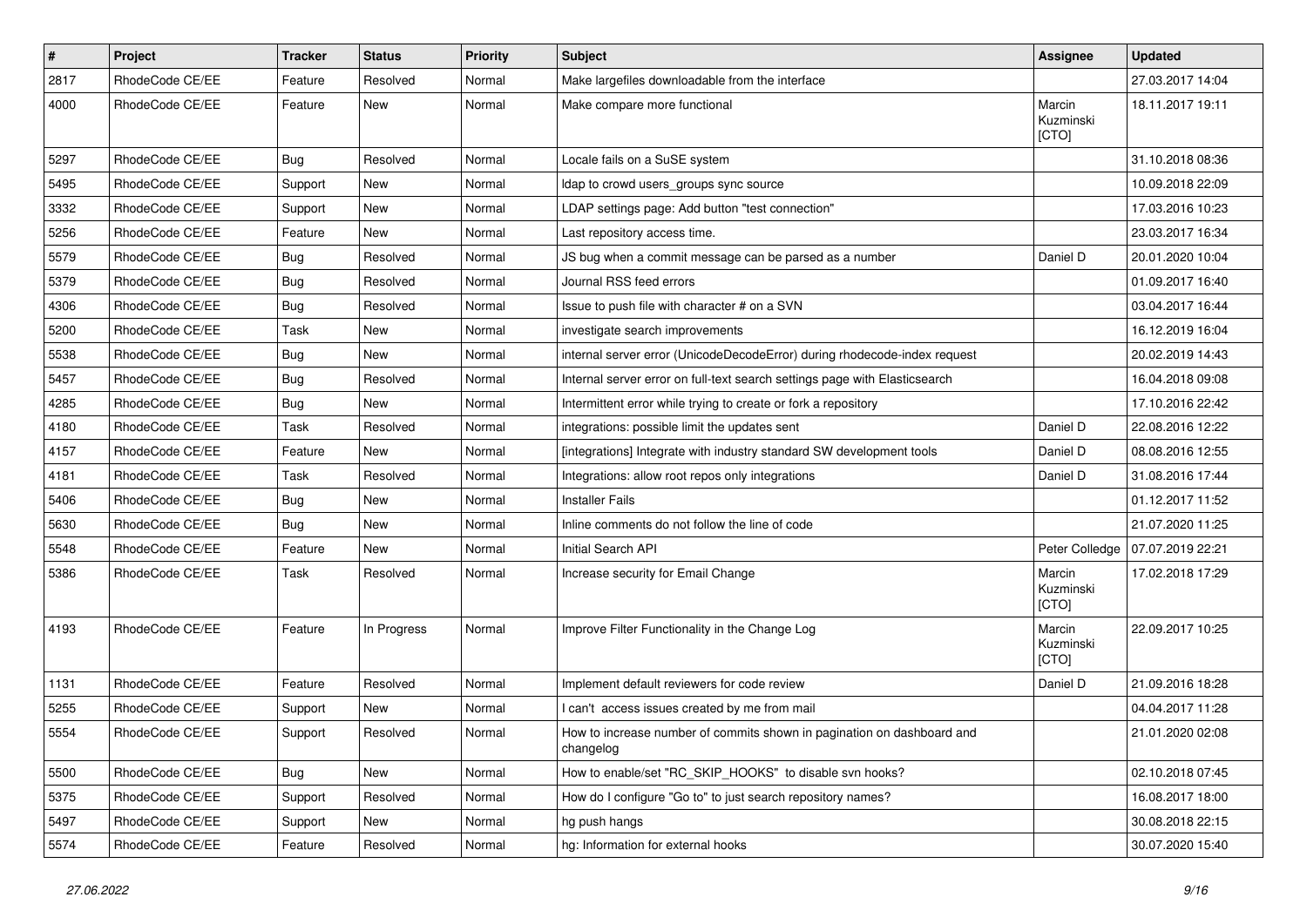| $\pmb{\#}$ | Project         | <b>Tracker</b> | <b>Status</b> | <b>Priority</b> | Subject                                                                                              | Assignee                     | <b>Updated</b>   |
|------------|-----------------|----------------|---------------|-----------------|------------------------------------------------------------------------------------------------------|------------------------------|------------------|
| 5595       | RhodeCode CE/EE | Feature        | <b>New</b>    | Normal          | Group code review mail notification                                                                  |                              | 03.03.2020 10:17 |
| 5257       | RhodeCode CE/EE | Bug            | <b>New</b>    | Normal          | Git repository with big binary file provokes error and strange behavior/memory leak<br>of RH.        | Marcin<br>Kuzminski<br>[CTO] | 23.03.2017 22:02 |
| 5618       | RhodeCode CE/EE | Support        | <b>New</b>    | Normal          | Getting HTTP 502 Bad Gateway when trying to push (or clone) on a slow network                        |                              | 27.05.2020 21:56 |
| 4203       | RhodeCode CE/EE | Task           | Resolved      | Normal          | Get rid of syn.proxy.parent path root, and replace it with reading storage location<br>from Database | Martin<br>Bornhold           | 22.09.2016 14:31 |
| 5662       | RhodeCode CE/EE | Bug            | New           | Normal          | Full text search not working due to crash in whoosh                                                  |                              | 07.06.2022 08:31 |
| 4277       | RhodeCode CE/EE | Bug            | Resolved      | Normal          | [frontend] System info page does not work correctly in safari.                                       | Martin<br>Bornhold           | 04.11.2016 12:08 |
| 3488       | RhodeCode CE/EE | Bug            | Resolved      | Normal          | [frontend, styling] update icon font                                                                 | Lisa Quatmann                | 04.10.2016 13:27 |
| 4254       | RhodeCode CE/EE | <b>Bug</b>     | Resolved      | Normal          | [frontend] 500 Internal Server Error with i18n-ed pages                                              | Lisa Quatmann                | 30.09.2016 14:38 |
| 5213       | RhodeCode CE/EE | Bug            | Resolved      | Normal          | Fixing Apache Proxy timeout issues                                                                   |                              | 14.02.2017 09:44 |
| 4281       | RhodeCode CE/EE | Task           | Resolved      | Normal          | Fix docs on To `increase database performance`                                                       | Marcin<br>Kuzminski<br>[CTO] | 18.10.2016 16:39 |
| 4109       | RhodeCode CE/EE | Bug            | New           | Normal          | [files] The "switch to commit" widget is broken after using browser back button                      |                              | 17.04.2018 21:50 |
| 5610       | RhodeCode CE/EE | Bug            | Resolved      | Normal          | Files navigation looses the at= <name> marker</name>                                                 | Daniel D                     | 03.10.2021 23:23 |
| 4045       | RhodeCode CE/EE | Task           | New           | Normal          | File permissions                                                                                     |                              | 17.04.2018 21:49 |
| 5503       | RhodeCode CE/EE | Support        | New           | Normal          | failed to upgrade to 4.13.3                                                                          |                              | 06.11.2018 18:28 |
| 4035       | RhodeCode CE/EE | <b>Bug</b>     | In Progress   | Normal          | failed to create whoosh index                                                                        | Marcin<br>Kuzminski<br>[CTO] | 06.07.2016 00:04 |
| 3377       | RhodeCode CE/EE | Task           | New           | Normal          | extra fields types extensions                                                                        |                              | 24.03.2016 15:23 |
| 5653       | RhodeCode CE/EE | Feature        | New           | Normal          | Extend SSH clone to support cloning by repo id.                                                      | Marcin<br>Kuzminski<br>[CTO] | 17.02.2021 12:58 |
| 3472       | RhodeCode CE/EE | Feature        | <b>New</b>    | Normal          | Expose unified hooks that can be used in SSH backend                                                 |                              | 14.04.2016 17:54 |
| 5581       | RhodeCode CE/EE | Feature        | Resolved      | Normal          | expose `send_email` option in the HTTP API, for `comment_commit` and<br>`comment_pull_request`       | Daniel D                     | 29.01.2020 11:46 |
| 3486       | RhodeCode CE/EE | Feature        | <b>New</b>    | Normal          | expose origin of permission in perm dict for users                                                   |                              | 06.06.2016 10:54 |
| 5546       | RhodeCode CE/EE | Support        | Resolved      | Normal          | experiments with mercurial 4.9                                                                       |                              | 26.03.2019 09:23 |
| 5553       | RhodeCode CE/EE | Bug            | New           | Normal          | Exceptions Tracker - Exception ID: 140095575901360 after upgrade to the lastes<br>version            | Thierry<br>Wynsdau           | 10.07.2019 10:33 |
| 5444       | RhodeCode CE/EE | Bug            | Resolved      | Normal          | Error while creating a pull request on a Mercurial repository                                        |                              | 17.04.2018 22:29 |
| 5376       | RhodeCode CE/EE | Bug            | Resolved      | Normal          | error: pretxnchangegroup.acl hook failed: acl: user "" denied on branch "default"                    |                              | 16.08.2017 19:45 |
| 5657       | RhodeCode CE/EE | Bug            | New           | Normal          | Error in maintenance page                                                                            |                              | 30.03.2021 15:09 |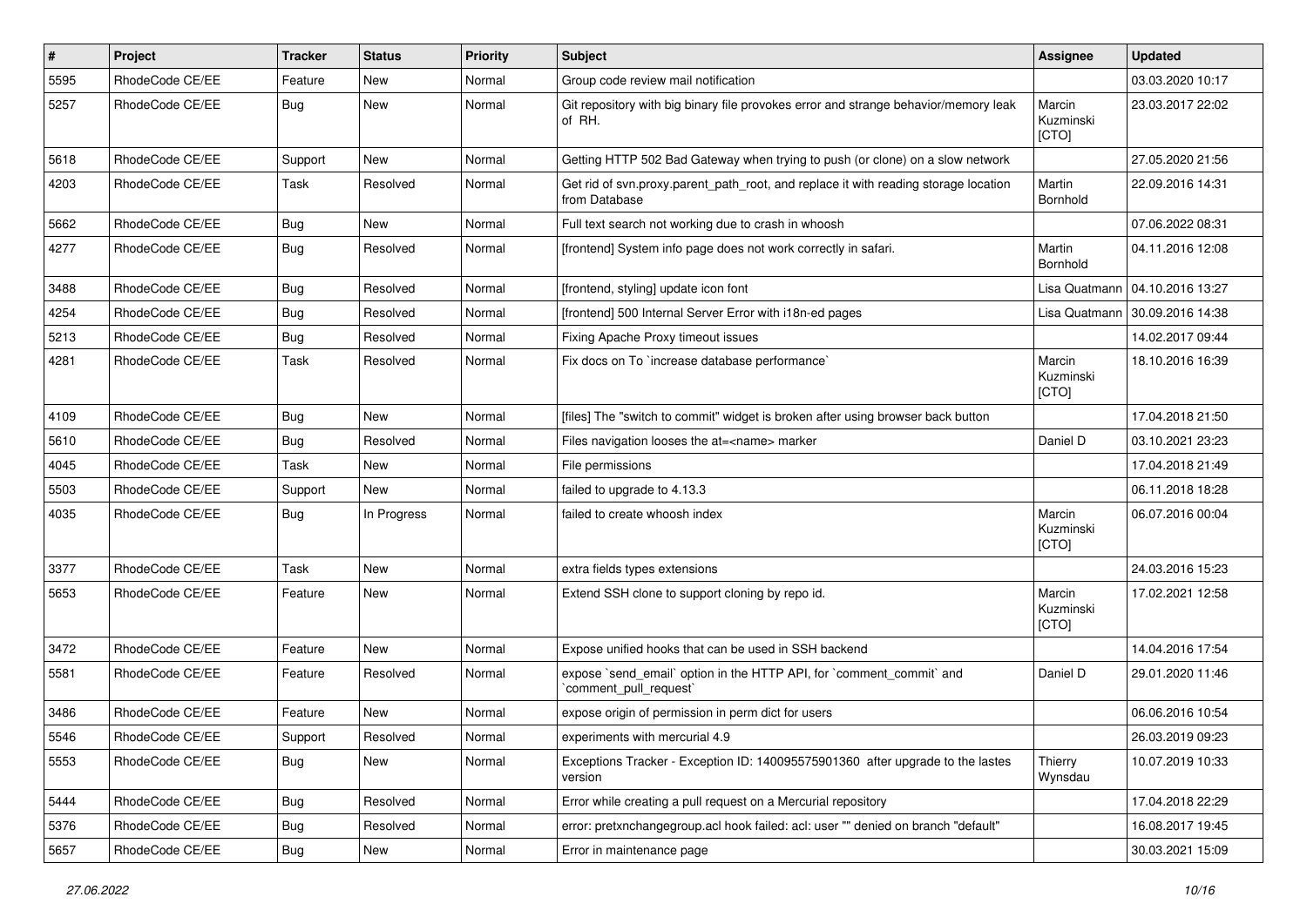| $\vert$ # | Project         | <b>Tracker</b> | <b>Status</b> | <b>Priority</b> | <b>Subject</b>                                                        | Assignee                       | <b>Updated</b>   |
|-----------|-----------------|----------------|---------------|-----------------|-----------------------------------------------------------------------|--------------------------------|------------------|
| 5656      | RhodeCode CE/EE | Bug            | Resolved      | Normal          | Error for branch permission page                                      |                                | 30.04.2021 08:53 |
| 5499      | RhodeCode CE/EE | Support        | <b>New</b>    | Normal          | ERROR [celery.worker.consumer.consumer] consumer: Cannot connect      |                                | 11.09.2018 08:39 |
| 4266      | RhodeCode CE/EE | Bug            | Resolved      | Normal          | Error 500 on integrations page after setting up Webhook               |                                | 17.10.2016 15:35 |
| 4036      | RhodeCode CE/EE | Bug            | Resolved      | Normal          | encrypted clone_uri can throw unicodeerror after key change           | Marcin<br>Kuzminski<br>[CTO]   | 27.06.2016 19:38 |
| 5265      | RhodeCode CE/EE | Task           | Resolved      | Normal          | Enable phases support                                                 |                                | 11.05.2017 11:10 |
| 4237      | RhodeCode CE/EE | <b>Task</b>    | Resolved      | Normal          | Enable HTTP support                                                   | Martin<br>Bornhold             | 12.10.2016 11:51 |
| 5304      | RhodeCode CE/EE | Bug            | Resolved      | Normal          | Email template not correct                                            |                                | 31.10.2018 08:36 |
| 5530      | RhodeCode CE/EE | Bug            | Resolved      | Normal          | Email integration has incorrect url                                   |                                | 09.02.2019 10:33 |
| 5381      | RhodeCode CE/EE | Bug            | Resolved      | Normal          | Email integration changeset links invalid                             |                                | 06.09.2017 12:29 |
| 5469      | RhodeCode CE/EE | Feature        | Resolved      | Normal          | elastisearch > 2.x not supported ?                                    |                                | 21.01.2020 02:19 |
| 4296      | RhodeCode CE/EE | Bug            | Resolved      | Normal          | [ee] Can not create pull requests with reviewers.                     | Daniel D                       | 07.11.2016 21:17 |
| 4074      | RhodeCode CE/EE | Feature        | New           | Normal          | Edit review comment                                                   | <b>Bartłomiej</b><br>Wołyńczyk | 17.04.2018 21:51 |
| 3351      | RhodeCode CE/EE | Bug            | New           | Normal          | Duplicate IP whitelist entry shows error flash                        |                                | 21.03.2016 15:54 |
| 3382      | RhodeCode CE/EE | Bug            | New           | Normal          | download superrepo with subrepos                                      |                                | 25.03.2016 01:30 |
| 4224      | RhodeCode CE/EE | Bug            | Resolved      | Normal          | [docs] update docs re: removing old instances when switching editions | Lisa Quatmann                  | 11.10.2016 15:36 |
| 4675      | RhodeCode CE/EE | Bug            | Resolved      | Normal          | Disk free inodes are displayed incorrectly                            |                                | 13.12.2016 22:41 |
| 4669      | RhodeCode CE/EE | <b>Task</b>    | <b>New</b>    | Normal          | disable pytest sugar on nix-build                                     |                                | 01.12.2016 12:52 |
| 3556      | RhodeCode CE/EE | Task           | Resolved      | Normal          | Disable and rename initial_repo_scan flag                             | Marcin<br>Kuzminski<br>[CTO]   | 22.04.2016 14:33 |
| 5629      | RhodeCode CE/EE | Bug            | New           | Normal          | Diff truncated on small files                                         |                                | 21.07.2020 08:58 |
| 4311      | RhodeCode CE/EE | Task           | Resolved      | Normal          | Diffs feedback                                                        | Daniel D                       | 26.11.2016 14:10 |
| 4183      | RhodeCode CE/EE | Feature        | Resolved      | Normal          | Different roles for PR reviewers                                      | Daniel D                       | 12.10.2020 23:13 |
| 3440      | RhodeCode CE/EE | Feature        | New           | Normal          | [design, ux] mock-up user interface for adding a branch/bookmark      |                                | 05.04.2016 09:21 |
| 2744      | RhodeCode CE/EE | <b>Task</b>    | Resolved      | Normal          | Deprecating Internet Explorer                                         |                                | 06.07.2016 12:04 |
| 4238      | RhodeCode CE/EE | Task           | Resolved      | Normal          | default reviewers updates                                             | Daniel D                       | 06.10.2016 14:26 |
| 5601      | RhodeCode CE/EE | Feature        | Resolved      | Normal          | Default navigation should be by branch name not commit id             |                                | 04.06.2020 23:51 |
| 5679      | RhodeCode CE/EE | <b>Bug</b>     | New           | Normal          | Data directory continues to grow until it fills disk partition        |                                | 25.04.2022 11:42 |
| 5496      | RhodeCode CE/EE | Support        | New           | Normal          | database migration 4.11.6 mysql to 4.12.4 postgres                    |                                | 27.08.2018 21:17 |
| 5594      | RhodeCode CE/EE | Bug            | Resolved      | Normal          | Credentials in Repository Settings for Pull requests are exposed      |                                | 28.05.2020 20:25 |
| 5623      | RhodeCode CE/EE | Bug            | Resolved      | Normal          | Credentials for remote repository URL leaking in Repository Header    |                                | 22.07.2020 00:47 |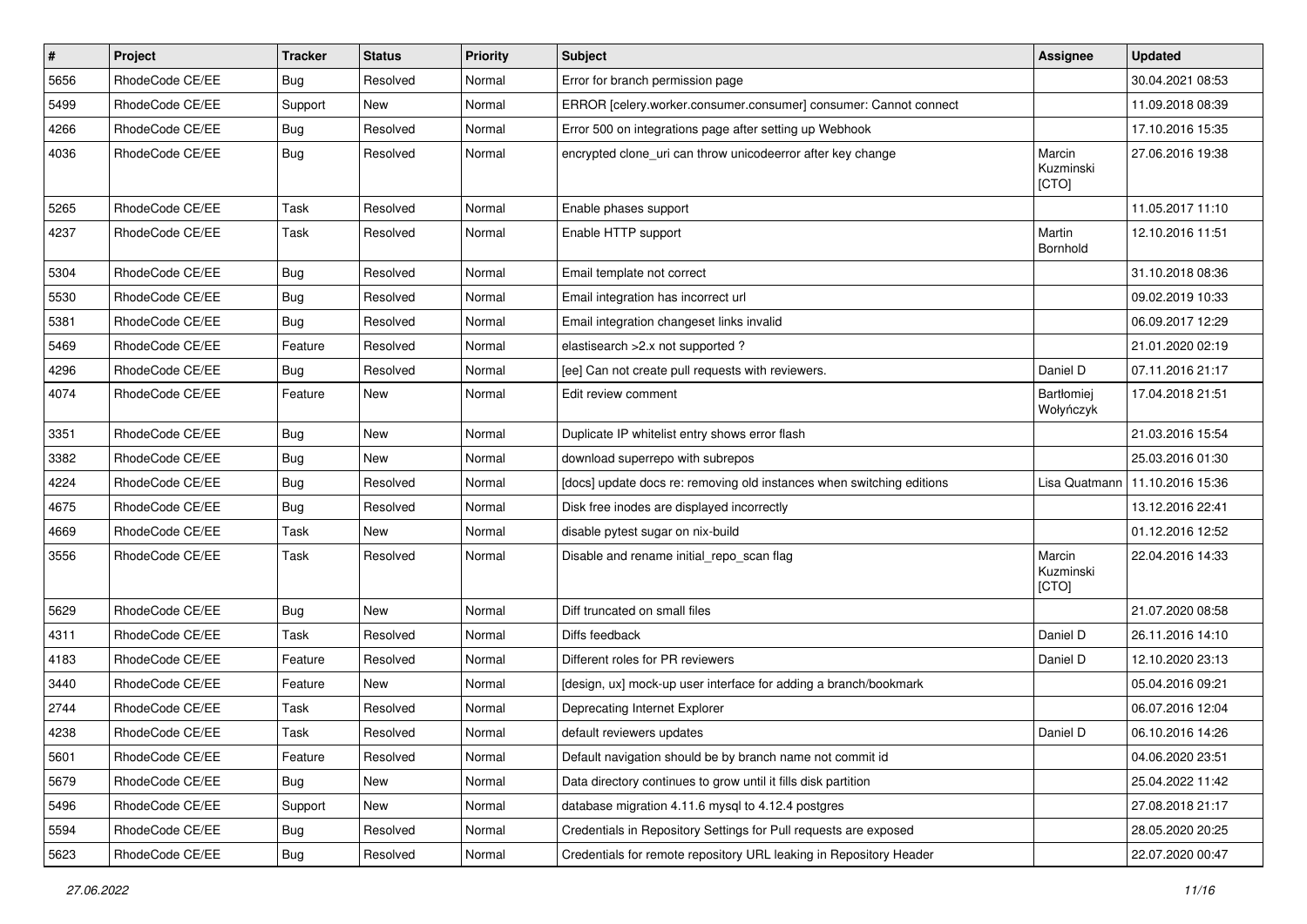| $\pmb{\#}$ | Project         | <b>Tracker</b> | <b>Status</b> | Priority | Subject                                                                                               | Assignee                     | <b>Updated</b>   |
|------------|-----------------|----------------|---------------|----------|-------------------------------------------------------------------------------------------------------|------------------------------|------------------|
| 5462       | RhodeCode CE/EE | <b>Bug</b>     | New           | Normal   | create repo api fails with celery enabled                                                             |                              | 10.07.2018 17:49 |
| 5602       | RhodeCode CE/EE | Feature        | Resolved      | Normal   | Copy full path only copies partial                                                                    | Daniel D                     | 30.03.2020 16:04 |
| 4245       | RhodeCode CE/EE | Task           | Resolved      | Normal   | Convert control command to use http mode by default                                                   | Marcin<br>Kuzminski<br>[CTO] | 14.10.2016 16:13 |
| 5557       | RhodeCode CE/EE | Bug            | Resolved      | Normal   | Consider removing slashes from the RSS feed names                                                     |                              | 31.10.2019 19:54 |
| 4222       | RhodeCode CE/EE | Feature        | New           | Normal   | Configurable detection of READMEs                                                                     |                              | 09.09.2016 10:05 |
| 5371       | RhodeCode CE/EE | Bug            | <b>New</b>    | Normal   | Comment times in Pull Requests are off by 1 day                                                       |                              | 10.04.2018 15:11 |
| 5270       | RhodeCode CE/EE | Task           | <b>New</b>    | Normal   | Comments updates                                                                                      | Bartłomiej<br>Wołyńczyk      | 17.04.2018 21:51 |
| 5273       | RhodeCode CE/EE | Feature        | New           | Normal   | Comment status                                                                                        |                              | 07.04.2017 13:10 |
| 148        | RhodeCode CE/EE | Feature        | New           | Normal   | [comments] Add per file and multiline comments in a changeset                                         |                              | 25.05.2016 10:20 |
| 5654       | RhodeCode CE/EE | Bug            | <b>New</b>    | Normal   | Comment formatting broken when containing @ in a code block                                           |                              | 24.02.2021 12:10 |
| 5603       | RhodeCode CE/EE | Feature        | Resolved      | Normal   | Code search - highlight matching search terms                                                         |                              | 30.03.2020 11:16 |
| 5637       | RhodeCode CE/EE | Feature        | New           | Normal   | Clone URL templates - add per repository/namespace                                                    |                              | 29.10.2020 09:38 |
| 1404       | RhodeCode CE/EE | Bug            | Resolved      | Normal   | clone of really huge git repo (4gb) causes pyro to explode                                            |                              | 07.02.2017 14:52 |
| 4140       | RhodeCode CE/EE | Task           | Resolved      | Normal   | Check middleware chain status, and Verify that special middleware is catching<br>exceptions correctly |                              | 23.08.2016 12:13 |
| 5468       | RhodeCode CE/EE | Support        | New           | Normal   | Check logic for updating last commit for repository groups                                            |                              | 30.08.2018 09:47 |
| 5482       | RhodeCode CE/EE | <b>Bug</b>     | Resolved      | Normal   | Changing a repo's 'Remote pull uri' in its Settings fails with 'No repo type specified'               |                              | 31.10.2018 08:37 |
| 5631       | RhodeCode CE/EE | Feature        | New           | Normal   | Change target of PR                                                                                   |                              | 31.07.2020 17:05 |
| 5461       | RhodeCode CE/EE | Bug            | Resolved      | Normal   | Changes to user group permissions via API are not audit logged                                        |                              | 30.08.2018 09:47 |
| 5490       | RhodeCode CE/EE | Bug            | Resolved      | Normal   | Changes to repo group permissions via API are not audit logged                                        |                              | 28.02.2019 13:52 |
| 5187       | RhodeCode CE/EE | Feature        | Resolved      | Normal   | changelog dynamic loading of commits                                                                  |                              | 12.06.2018 12:31 |
| 5609       | RhodeCode CE/EE | Support        | Resolved      | Normal   | Change git diff algorithm                                                                             |                              | 31.03.2020 22:08 |
| 5600       | RhodeCode CE/EE | Feature        | <b>New</b>    | Normal   | Change default repository landing page                                                                |                              | 27.01.2021 01:04 |
| 3971       | RhodeCode CE/EE | Bug            | Resolved      | Normal   | [ce, vcs] Merge requests/Pull requests failing due to rebase problem                                  | Johannes<br>Bornhold         | 19.07.2016 15:54 |
| 3956       | RhodeCode CE/EE | Bug            | <b>New</b>    | Normal   | [ce] - svn commit with all 'None' properties (author, message, etc.)                                  |                              | 23.05.2016 17:22 |
| 4120       | RhodeCode CE/EE | Task           | New           | Normal   | [ce] replace get_repo_nodes api                                                                       | Daniel D                     | 17.04.2018 21:49 |
| 3963       | RhodeCode CE/EE | Bug            | New           | Normal   | [ce] Getting a newly added repo via remap/rescan via api gives no data                                |                              | 27.05.2016 05:02 |
| 3454       | RhodeCode CE/EE | Task           | Feedback      | Normal   | [ce/ee] visually differentiate the two editions                                                       | Marcin<br>Kuzminski<br>[CTO] | 10.08.2016 03:30 |
| 4246       | RhodeCode CE/EE | Task           | New           | Normal   | [ce, ee, vcs, git] add tests for annotated git tags                                                   | Daniel D                     | 13.02.2018 18:03 |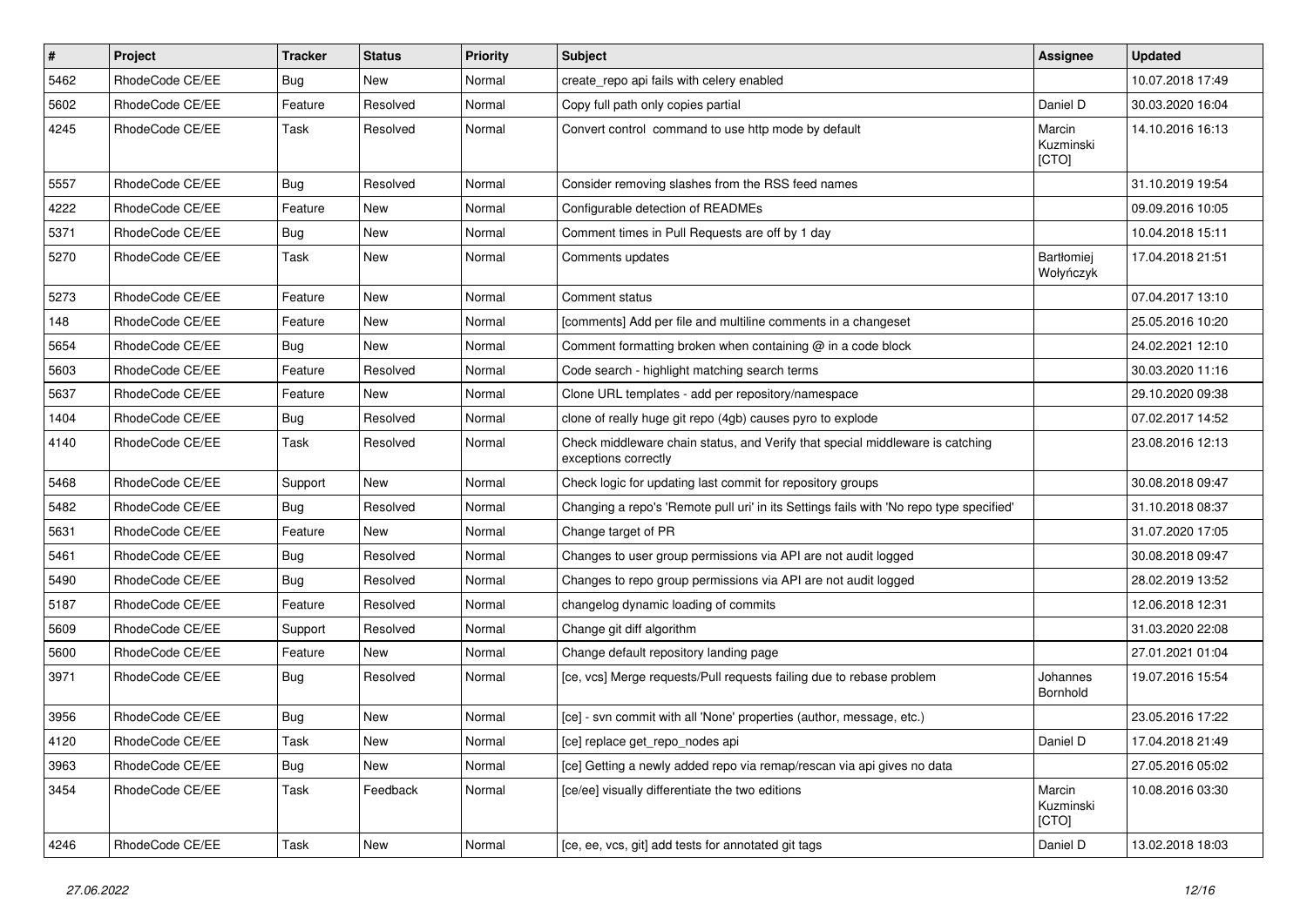| $\pmb{\#}$ | <b>Project</b>  | <b>Tracker</b> | <b>Status</b> | <b>Priority</b> | <b>Subject</b>                                                                                | <b>Assignee</b>              | <b>Updated</b>   |
|------------|-----------------|----------------|---------------|-----------------|-----------------------------------------------------------------------------------------------|------------------------------|------------------|
| 4256       | RhodeCode CE/EE | Bug            | New           | Normal          | [ce, ee, ux] Source code highlight colors conflict with red/green inserted/deleted<br>blocks  | Daniel D                     | 03.10.2016 05:00 |
| 4288       | RhodeCode CE/EE | Task           | Resolved      | Normal          | [ce, ee] unify controllers that use diffs                                                     | Daniel D                     | 02.08.2017 11:41 |
| 3950       | RhodeCode CE/EE | Bug            | Resolved      | Normal          | [ce, ee] trying to merge pr against a deleted branch/bookmark breaks the pr page              | Martin<br>Bornhold           | 27.10.2016 16:12 |
| 4208       | RhodeCode CE/EE | <b>Bug</b>     | New           | Normal          | [ce, ee] test errors get hidden by error page                                                 | Daniel D                     | 14.09.2016 12:00 |
| 4192       | RhodeCode CE/EE | Feature        | Resolved      | Normal          | [ce, ee] slack/hipchat integrations group commits by branch pushed                            |                              | 09.09.2016 19:01 |
| 4121       | RhodeCode CE/EE | <b>Bug</b>     | Resolved      | Normal          | [ce, ee] server announcement has extra margin                                                 | Lisa Quatmann                | 26.09.2016 14:00 |
| 4110       | RhodeCode CE/EE | Bug            | In Progress   | Normal          | [ce, ee] repos can be named _admin, _static                                                   | Daniel D                     | 20.07.2016 19:51 |
| 4225       | RhodeCode CE/EE | Feature        | Resolved      | Normal          | [ce, ee] repo group integrations cascade to child repo groups                                 | Daniel D                     | 14.09.2016 11:12 |
| 4175       | RhodeCode CE/EE | Feature        | Resolved      | Normal          | [ce, ee] repo group integrations                                                              | Daniel D                     | 16.08.2016 20:00 |
| 4179       | RhodeCode CE/EE | Task           | <b>New</b>    | Normal          | [ce, ee] refine perms summary list                                                            | Daniel D                     | 14.09.2016 12:09 |
| 4092       | RhodeCode CE/EE | Bug            | Feedback      | Normal          | [ce, ee] Redmine/JIRA integrations - smart commits                                            | Daniel D                     | 21.07.2016 12:59 |
| 4091       | RhodeCode CE/EE | Bug            | Resolved      | Normal          | [ce, ee] Redmine integration blocks for 30 seconds if redmine server not available            | Daniel D                     | 15.07.2016 12:26 |
| 4232       | RhodeCode CE/EE | Feature        | <b>New</b>    | Normal          | [ce, ee, pr, compare] redo diffs, support side by side diffs, html diffs                      | Daniel D                     | 25.10.2016 15:40 |
| 4267       | RhodeCode CE/EE | Feature        | Resolved      | Normal          | [ce, ee] jira tracker integration wildcard project key support                                | Daniel D                     | 10.10.2016 20:13 |
| 4211       | RhodeCode CE/EE | Feature        | Resolved      | Normal          | [ce, ee] increase webhook flexibility                                                         | Marcin<br>Kuzminski<br>[CTO] | 20.06.2022 10:55 |
| 4197       | RhodeCode CE/EE | Task           | New           | Normal          | [ce, ee] get list of users with their permissions to a repository                             | Daniel D                     | 22.09.2017 10:30 |
| 4147       | RhodeCode CE/EE | Task           | <b>New</b>    | Normal          | [ce, ee, docs] Events documentation                                                           | Daniel D                     | 15.08.2016 12:33 |
| 4163       | RhodeCode CE/EE | Task           | New           | Normal          | [ce, ee] celery refactor + upgrade                                                            |                              | 15.08.2016 12:32 |
| 4219       | RhodeCode CE/EE | Feature        | Resolved      | Normal          | [ce, ee] Add mandatory reviewers for pull requests                                            | Marcin<br>Kuzminski<br>[CTO] | 20.06.2017 15:23 |
| 3239       | RhodeCode CE/EE | Task           | Resolved      | Normal          | Catch all route for repo page or repo group page is always executing checks for<br>every page |                              | 21.04.2016 11:30 |
| 5605       | RhodeCode CE/EE | <b>Bug</b>     | Resolved      | Normal          | Cannot set subversion compatibility to 1.10                                                   |                              | 30.03.2020 17:27 |
| 5504       | RhodeCode CE/EE | Feature        | <b>New</b>    | Normal          | Buttons to copy commit hash and to expand the commit message in the repo<br>summary view      |                              | 26.10.2018 00:59 |
| 4283       | RhodeCode CE/EE | Task           | Resolved      | Normal          | bump whoosh to 2.7.4 release                                                                  |                              | 13.12.2016 21:08 |
| 5184       | RhodeCode CE/EE | Task           | Resolved      | Normal          | bump pyramid to 1.7.X                                                                         |                              | 06.02.2017 21:50 |
| 2944       | RhodeCode CE/EE | Task           | New           | Normal          | Bump gunicorn to 19.4 version                                                                 |                              | 17.03.2016 12:58 |
| 4666       | RhodeCode CE/EE | Task           | Resolved      | Normal          | Bump git and mercurial to latest versions                                                     |                              | 02.12.2016 19:01 |
| 2882       | RhodeCode CE/EE | Feature        | New           | Normal          | Bulk comment submit                                                                           |                              | 17.03.2016 17:50 |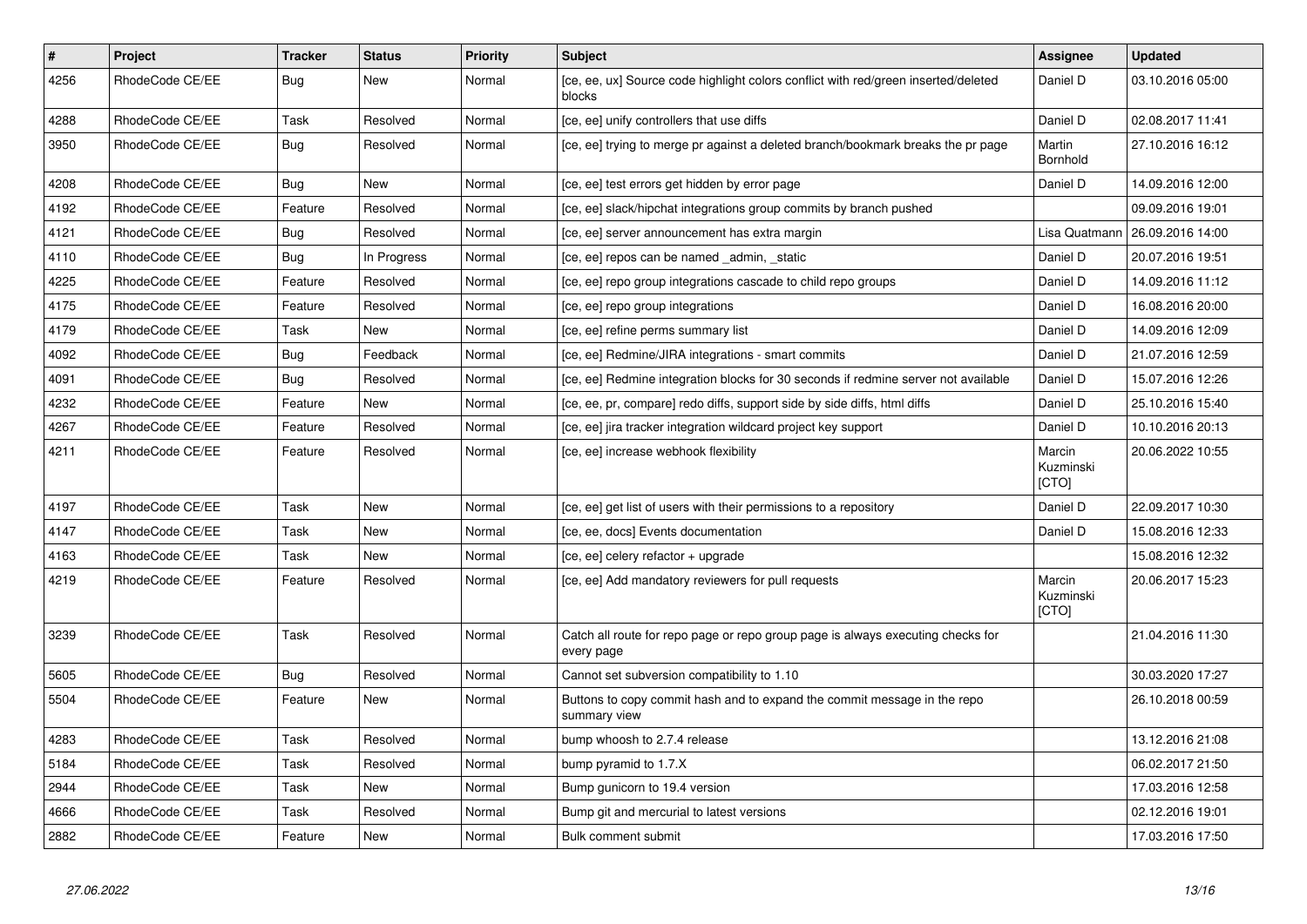| #    | Project         | <b>Tracker</b> | <b>Status</b> | <b>Priority</b> | <b>Subject</b>                                                                                                                                                                       | <b>Assignee</b>              | <b>Updated</b>   |
|------|-----------------|----------------|---------------|-----------------|--------------------------------------------------------------------------------------------------------------------------------------------------------------------------------------|------------------------------|------------------|
| 4271 | RhodeCode CE/EE | Bug            | Resolved      | Normal          | Browsing new repository groups via SVN issue                                                                                                                                         | Martin<br>Bornhold           | 19.10.2016 11:11 |
| 5587 | RhodeCode CE/EE | <b>Bug</b>     | Resolved      | Normal          | Broken metatags in 4.18.1                                                                                                                                                            | <b>Marcin Lulek</b>          | 29.01.2020 11:46 |
| 4044 | RhodeCode CE/EE | Feature        | Resolved      | Normal          | <b>Branch permissions</b>                                                                                                                                                            |                              | 30.08.2018 09:48 |
| 4272 | RhodeCode CE/EE | Feature        | <b>New</b>    | Normal          | Better SPAM protection                                                                                                                                                               |                              | 12.10.2016 11:14 |
| 4252 | RhodeCode CE/EE | Support        | New           | Normal          | Backup & Recovery                                                                                                                                                                    |                              | 07.10.2016 19:47 |
| 3362 | RhodeCode CE/EE | Task           | <b>New</b>    | Normal          | auth-plugins, indicate visually that plugin is turned on but NOT enabled                                                                                                             |                              | 22.03.2016 19:03 |
| 5321 | RhodeCode CE/EE | Feature        | Resolved      | Normal          | Audit logs                                                                                                                                                                           |                              | 21.06.2017 12:49 |
| 3334 | RhodeCode CE/EE | Bug            | <b>New</b>    | Normal          | Attempt to edit .coveragerc through the online file editor                                                                                                                           |                              | 17.03.2016 13:49 |
| 4301 | RhodeCode CE/EE | Feature        | <b>New</b>    | Normal          | [API] toggle force password reset in api for Idap users                                                                                                                              |                              | 28.10.2016 15:43 |
| 5201 | RhodeCode CE/EE | Task           | Resolved      | Normal          | API: implement describe-methods                                                                                                                                                      |                              | 13.02.2017 15:57 |
| 5527 | RhodeCode CE/EE | Support        | New           | Normal          | API: expose human readable failure reason                                                                                                                                            |                              | 30.01.2019 17:43 |
| 3260 | RhodeCode CE/EE | Task           | New           | Normal          | api: expose get repo node method                                                                                                                                                     |                              | 17.03.2016 12:56 |
| 4290 | RhodeCode CE/EE | Task           | <b>New</b>    | Normal          | Allow to transplant the review status to merged commits                                                                                                                              |                              | 17.04.2018 21:50 |
| 3373 | RhodeCode CE/EE | Feature        | <b>New</b>    | Normal          | Allow to create Bookmarks and Branches from UI                                                                                                                                       |                              | 05.04.2016 09:21 |
| 5617 | RhodeCode CE/EE | Feature        | New           | Normal          | Allow PRs to non-head bookmarks                                                                                                                                                      |                              | 20.05.2020 12:25 |
| 4269 | RhodeCode CE/EE | Support        | Resolved      | Normal          | Allow flash messages to be permanently surpressed                                                                                                                                    | Marcin Lulek                 | 14.10.2016 12:46 |
| 5556 | RhodeCode CE/EE | Bug            | <b>New</b>    | Normal          | After upgrade RhodeCode Enterprise, pull request via API adds repo owner as<br>default reviewer                                                                                      |                              | 01.01.2020 13:09 |
| 5410 | RhodeCode CE/EE | Bug            | New           | Normal          | After converting to CE, we get the following error when trying to view some repos in<br>the UI: "UnicodeDecodeError: 'ascii' codec can't decode byte" (full error in<br>Description) |                              | 25.01.2018 20:45 |
| 4278 | RhodeCode CE/EE | <b>Bug</b>     | Resolved      | Normal          | [admin] Clicking the save button in admin -> settings -> issue tracker leads to<br>exception if no patterns entered.                                                                 | Daniel D                     | 18.10.2016 13:38 |
| 5225 | RhodeCode CE/EE | Task           | Resolved      | Normal          | add tag of author/contribitor to comments                                                                                                                                            |                              | 11.05.2017 11:10 |
| 5229 | RhodeCode CE/EE | Task           | Resolved      | Normal          | add support for https://clipboardjs.com/                                                                                                                                             |                              | 21.01.2020 02:19 |
| 3999 | RhodeCode CE/EE | Feature        | Resolved      | Normal          | Add `send account information` to user creation page                                                                                                                                 |                              | 28.06.2016 15:22 |
| 5405 | RhodeCode CE/EE | Bug            | <b>New</b>    | Normal          | Add repository from UI leads to HTTP/404                                                                                                                                             |                              | 28.11.2017 11:39 |
| 5537 | RhodeCode CE/EE | Task           | Resolved      | Normal          | Add owner to create pull request API                                                                                                                                                 |                              | 28.02.2019 13:52 |
| 3979 | RhodeCode CE/EE | Feature        | New           | Normal          | Add kanban board                                                                                                                                                                     |                              | 05.06.2016 21:20 |
| 4282 | RhodeCode CE/EE | Task           | Resolved      | Normal          | Add inode limit together with disk usage                                                                                                                                             | Marcin<br>Kuzminski<br>[CTO] | 19.10.2016 12:18 |
| 4250 | RhodeCode CE/EE | Bug            | Resolved      | Normal          | Adding a reviewer into existing PR doesn't set a reason.                                                                                                                             | Marcin<br>Kuzminski<br>[CTO] | 07.10.2016 20:05 |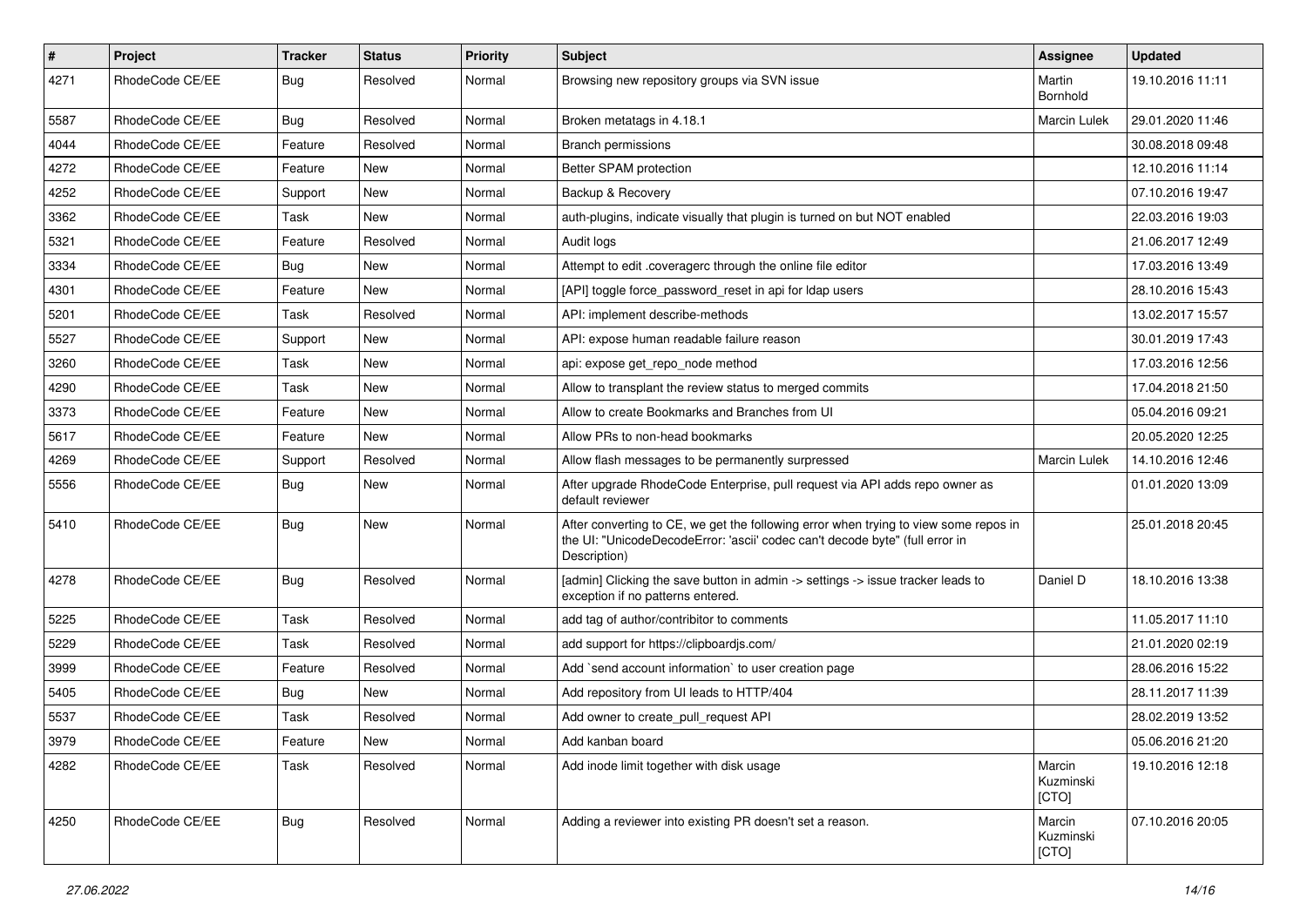| $\sharp$ | Project         | <b>Tracker</b> | <b>Status</b> | <b>Priority</b> | <b>Subject</b>                                                                                                    | <b>Assignee</b>              | <b>Updated</b>   |
|----------|-----------------|----------------|---------------|-----------------|-------------------------------------------------------------------------------------------------------------------|------------------------------|------------------|
| 5611     | RhodeCode CE/EE | Feature        | Resolved      | Normal          | Add information "is the pull request up to date?" in the PR page                                                  |                              | 03.10.2021 23:24 |
| 5641     | RhodeCode CE/EE | Feature        | <b>New</b>    | Normal          | "Add draft" / (x) button usability                                                                                |                              | 30.11.2020 20:53 |
| 4182     | RhodeCode CE/EE | Feature        | New           | Normal          | add direct link from notification to corresponding PR                                                             |                              | 19.08.2016 12:35 |
| 4191     | RhodeCode CE/EE | Feature        | <b>New</b>    | Normal          | Add custom Image logo option to header                                                                            |                              | 22.08.2016 14:49 |
| 5638     | RhodeCode CE/EE | Feature        | New           | Normal          | Add "Copy full url path" button                                                                                   |                              | 05.02.2021 20:23 |
| 3981     | RhodeCode CE/EE | Feature        | Resolved      | Normal          | Add cloud hosting like Gitlab, GitHub                                                                             |                              | 02.03.2020 09:14 |
| 3980     | RhodeCode CE/EE | Feature        | New           | Normal          | Add CI engine                                                                                                     |                              | 05.06.2016 21:32 |
| 3978     | RhodeCode CE/EE | Feature        | <b>New</b>    | Normal          | Add bug tracker                                                                                                   |                              | 05.06.2016 21:20 |
| 5404     | RhodeCode CE/EE | Task           | <b>New</b>    | Normal          | Add an option to detach review rules when deleting an user                                                        |                              | 22.11.2017 11:23 |
| 1457     | RhodeCode CE/EE | Feature        | <b>New</b>    | Normal          | add allow permissions inheritance on repo groups                                                                  |                              | 22.09.2017 10:27 |
| 5218     | RhodeCode CE/EE | Bug            | New           | Normal          | 500 when forking repository, when using special chars in password.                                                |                              | 19.02.2017 21:46 |
| 5550     | RhodeCode CE/EE | Bug            | New           | Normal          | 500 Internal Server Error   The server has either erred or is incapable of performing<br>the requested operation. |                              | 18.04.2019 17:12 |
| 4274     | RhodeCode CE/EE | Bug            | Resolved      | Normal          | 500 error when push big objects                                                                                   |                              | 13.02.2017 19:53 |
| 3549     | RhodeCode CE/EE | Bug            | Resolved      | Normal          | [4.0.0 regression], file source links use last commit id instead of current commit id                             | Marcin<br>Kuzminski<br>[CTO] | 21.04.2016 16:10 |
| 5227     | RhodeCode CE/EE | Bug            | <b>New</b>    | Normal          | 400 during a svn checkout, file with special chars                                                                |                              | 23.02.2017 17:43 |
| 5522     | RhodeCode CE/EE | Bug            | Resolved      | Low             | vcsserver fails when url contains extra "/"                                                                       |                              | 28.02.2019 13:52 |
| 5441     | RhodeCode CE/EE | Feature        | <b>New</b>    | Low             | Some files not parsed as XML files                                                                                | Marcin<br>Kuzminski<br>[CTO] | 12.06.2018 12:23 |
| 5460     | RhodeCode CE/EE | Bug            | New           | Low             | Repo creation stuck when remote clone returns partial http code 500                                               |                              | 06.07.2018 19:14 |
| 5207     | RhodeCode CE/EE | Task           | Resolved      | Low             | Release 4.6.1                                                                                                     |                              | 13.02.2017 18:04 |
| 5442     | RhodeCode CE/EE | Feature        | Resolved      | Low             | Preview of Jupyter notebooks                                                                                      | Marcin<br>Kuzminski<br>[CTO] | 16.01.2019 16:33 |
| 3615     | RhodeCode CE/EE | Bug            | <b>New</b>    | Low             | (OperationalError) too many SQL variables on admin journal page                                                   |                              | 06.05.2016 11:45 |
| 5643     | RhodeCode CE/EE | Feature        | Resolved      | Low             | jump to bottom of review                                                                                          |                              | 30.04.2021 08:53 |
| 5575     | RhodeCode CE/EE | Bug            | Resolved      | Low             | Filtering username containing '-' does not work in Admin audit log panel                                          |                              | 20.01.2020 10:04 |
| 5613     | RhodeCode CE/EE | Feature        | New           | Low             | Feature Request: Issue tracker link in new tab/window                                                             |                              | 03.10.2021 23:25 |
| 4259     | RhodeCode CE/EE | Task           | Resolved      | Low             | Events, create post-create-user event                                                                             | Daniel D                     | 30.01.2017 20:11 |
| 4155     | RhodeCode CE/EE | Bug            | Resolved      | Low             | Date of Last Change is not displayed correctly                                                                    | Marcin<br>Kuzminski<br>[CTO] | 21.01.2020 02:20 |
| 5612     | RhodeCode CE/EE | Bug            | New           | Low             | CPU cores getting maxed out by VCSServer on Repository Size request                                               |                              | 03.10.2021 23:25 |